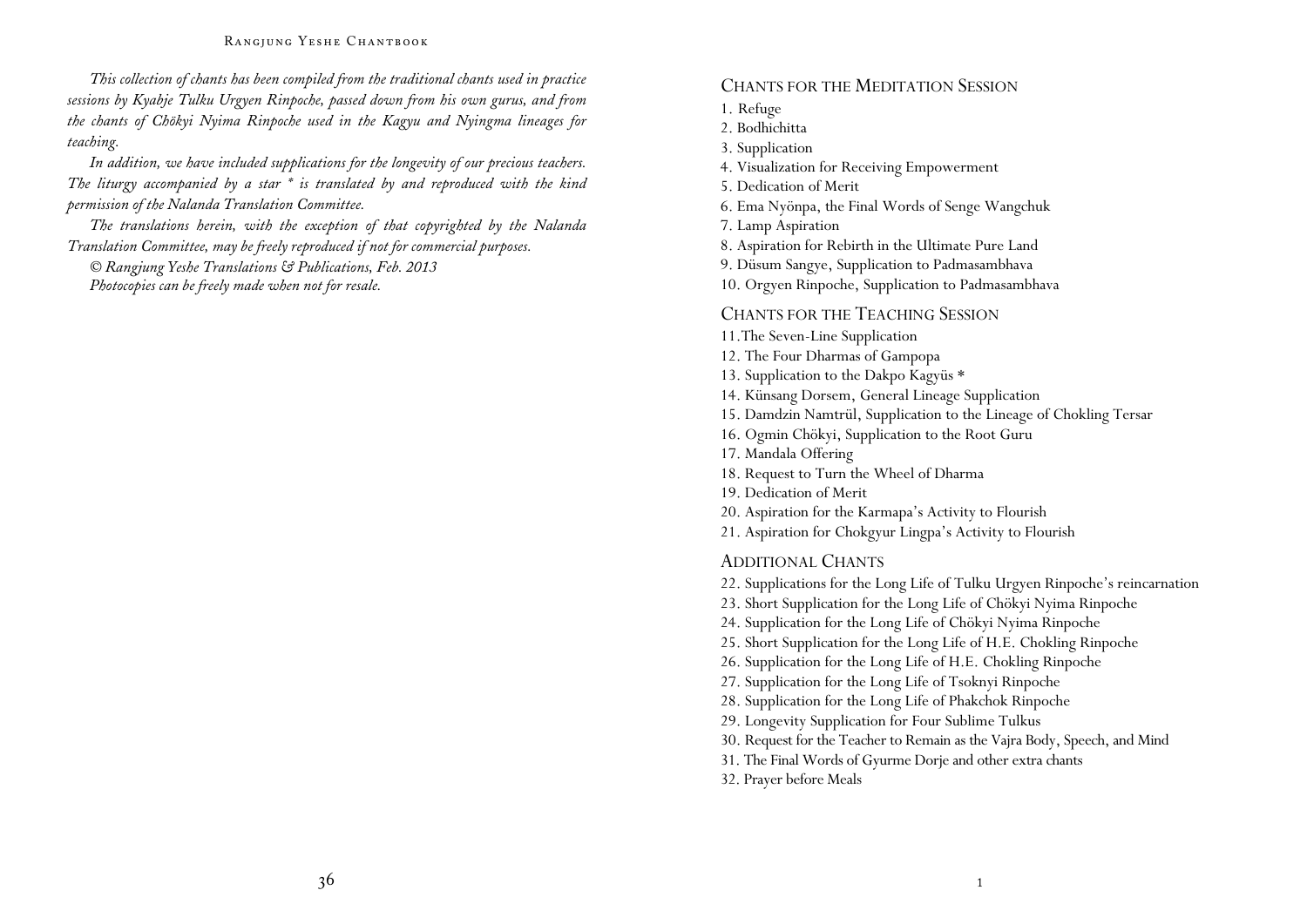### **CHANTS FOR THE MEDITATION SESSION**

I. Refuge

য়ৼৼৗড়৸ড়ৼ৸ৼৼ৻ড়ৢ৸৶য়৽ঀৗৣ৻য়ড়ৢয়৾৸ঀয়৸৸৸৾ঀৗৼ৻ড়৸ড়৸ৼ৻ড়৸ৼ৻৸৸ৼ৻৸ড়৻ अक्षे। । यदया गेबाञ्चेद बॅगबाय गुरु यदि यबेंद दयबा गुबा । देवी या यद हुन 

Sangye chödang tsogkyi choknam la Jangchub bardu dagni kyabsu chi Dag gi jinsog gyipey sönam kyi Drola penchir sangye drubpar shog

May the Buddha, Dharma and the noble Sangha Be the refuge till we reach enlightenment. By the merit made from giving and the others, May the Buddha's state be reached for beings' sake.

ৰ মঁঃ মিৰাম'য়াৰ ভিন'নৰ মা'ন্ন'ম'ইঃ ব্ৰমাত্মন'ৰেন্নুম'নাৰ ম'ল্ল'ম' মুঃ অমন্তন্ শূৰ্ষিঅআনব্দেৰ্ঘ্ৰবিস্ক্ৰিতাৰঃ স্তুত্বত্বাৰ্ষ্ণমূলৰাৰ্ত্ত্বস্তিঃ

Namo, rigkün kyabdag lama je Ngödrub jungney yidam lha Barchey künsel khandrö tsok Tsawa sumla kyabsu chi

Namo. May the guru encompassing every family, May the yidam who brings forth accomplishments, May dakinis, the removers of all hindrances, May our refuge always be the triple roots.

## বর্ত্তঃ ইন্দ্রিষ্ট্রেম্ব্রিষ্ট্রাষ্ণ মহাত্রবির্ত্তাব্রামন্য ব্রিষ্ট্রাইন্দ্র্য প্রবার্ষ্ট্রাষ্ণ

### 

Namo, ngowo tongpa chökvi ku Rangzhin selwa longchö dzog Tukie natsok tülku la

32. Prayer before Meals

ब्रुँव या तु सेन बादबा कुबादेव ये के । ब्रिंच या तु सेन नया केंबादेव ये के । । यनेवाया য়ৢৢॱয়৾ঀ৲ৼঀৗৢ৻ৼঀৼ৻৸ৼ৻৸য়ৣ৾ঀৗ৸৸য়৸ঢ়৸য়৸৸৸৸৸৸ৼ৻৸ৼ৻৸৸৸৸ৼ৻৸৸৸ হেন্নথা

Tönpa lamey sangye rinpoche Kyobpa lamey damchö rinpoche Drenpa lamey gedun rinpoche Kyabney könchog sumla chöpar pul

To the Precious Buddha, teacher most supreme, To the Precious Dharma, refuge most supreme, To the Precious Sangha, guidance most supreme, To the triple refuge gems, we offer this.

 $\overline{2}$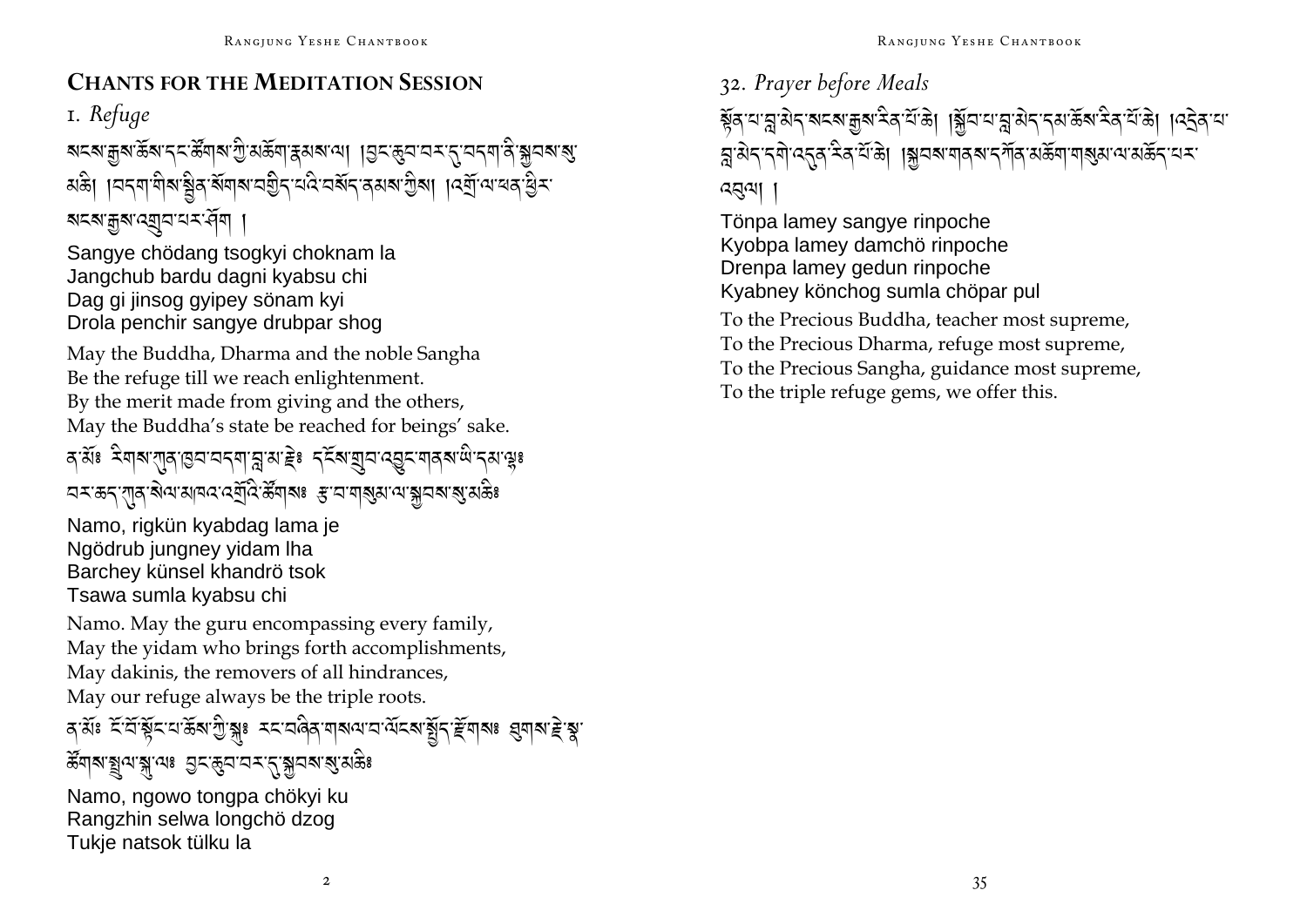Radiating welfare and happiness beyond rising and setting, Eminent sustainer who makes the lotus garden of the

teachings and beings bloom, May you shine for an ocean of aeons.

31. The Final Words of Terdag Lingpa Gyurme Dorje and other extra chants

য়ৢৼৼঢ়ঢ়৸য়ৼৼয়ৗয়ৗ৶ড়৻ড়৻ড়য়ঢ়৸ড়৻ড়৸ড়৻ড়৸ড়৻ড়৸ড়৻ড়৸ ৠ৴ৼড়৻৸ৣ৸ৼৢৼ৸ৼ৸ৼ৻ৼঀৗ৵য়ৗ৶ৼৗ *ৼ৾*ঀৢৼ৻ড়ৼ৻ৠ৶য়ৢঢ়ড়৻ড়৸৻ড়৸ৼ৻ৼ৻৸৻

Nangdrag rigsum lha ngag chökui ngang Kudang yeshe rolpar jamley pa Zabsang naljor chenpoi nyamlen la Yermey tugkyi tigler rochig shog

Sights, sounds, knowing - deva, mantra, dharmakaya -Play of kayas, wisdoms, boundlessly unfold. In this deep and secret practice of great yoga, Be they of one taste, nondual sphere of mind.

## ब्रेज राज संख्या के अपने का विद्यालय पुरे क्षेत्र के संस्था प्रोटर के संस्था का ৲≍'ঝঝ'য়ু অঞ্চী মুখ নাই আৰু এন এন এন এন এন এন এন এন এন এন এ

Kvewa küntu yangdag lama dang Drelmey chökyi pal la longchö ching Sadang lamgyi yöntan rabdzog ney Dorie changgi gopang nyurtob shog

In all our lives may we never be apart From true teachers, Dharma's splendor to enjoy. Completing all the virtues of the bhumis and the paths, May we swiftly reach the Vajradhara's state.

#### Jangchub bardu kyabsu chi

Namo. May the dharmakaya that is empty essence, May sambhogakaya's nature, cognizant, May nirmanakaya's manifold capacity Be our refuge till we reach enlightenment.

### 2. Bodhicitta

ক্টঃ ঝানব'মান মাৰ্মান'ম' মুৰা'নাঃ ৰাহৰা' ক্ৰুৰা'ৰা'ন'মনীন'মান্ত ব্ৰিমঃ দ্ৰীৰামানা ऊेव येदि अव दवा वीवाः सदासेवा ऊर्वासु स्वाव यस युः

Hoh, khanyam drowa malü pa Sangye sala köpey chir Dzogpa chenpö man ngag gi Rangrig chöku togpar ja

Hoh. So that every being, like the sky is infinite, Be established in the state of buddhahood. May we through the teaching of the Great Perfection See the dharmakaya's knowing of itself.

# 3. Supplication

्द्यवाञ्चत् सायदे त्नु अस्ति याञ्चा ।यदवाबीञ्चे यस्यक्षये बादवाबाबा य़ॎग़ढ़ॱड़ॖऀॺॱऄॺॱय़ॕढ़ऀॱॺॕॣॱॺॺॱॾॆॺॱय़ॾड़ॱऄॖॖॱॎऻॺॢॱॺऻॺॖड़ॱख़ॖॺऻॺॱग़ॗऀॱॸ॔ड़ॕॺॱॺॖय़ॱय़ॷॺॱॸॣॱ ন্মৰ্মন্মে।

Palden tsawey lama rinpoche Dag gi chiwor pemey den la shug Kadrin chenpö goney jesung te Kusung tugkyi ngödrub tsaldu sol

Root guru, glorious and precious master, Sit upon the lotus throne above our heads. With your kindness, beyond limits, please accept us. Give the siddhis of your body, speech and mind.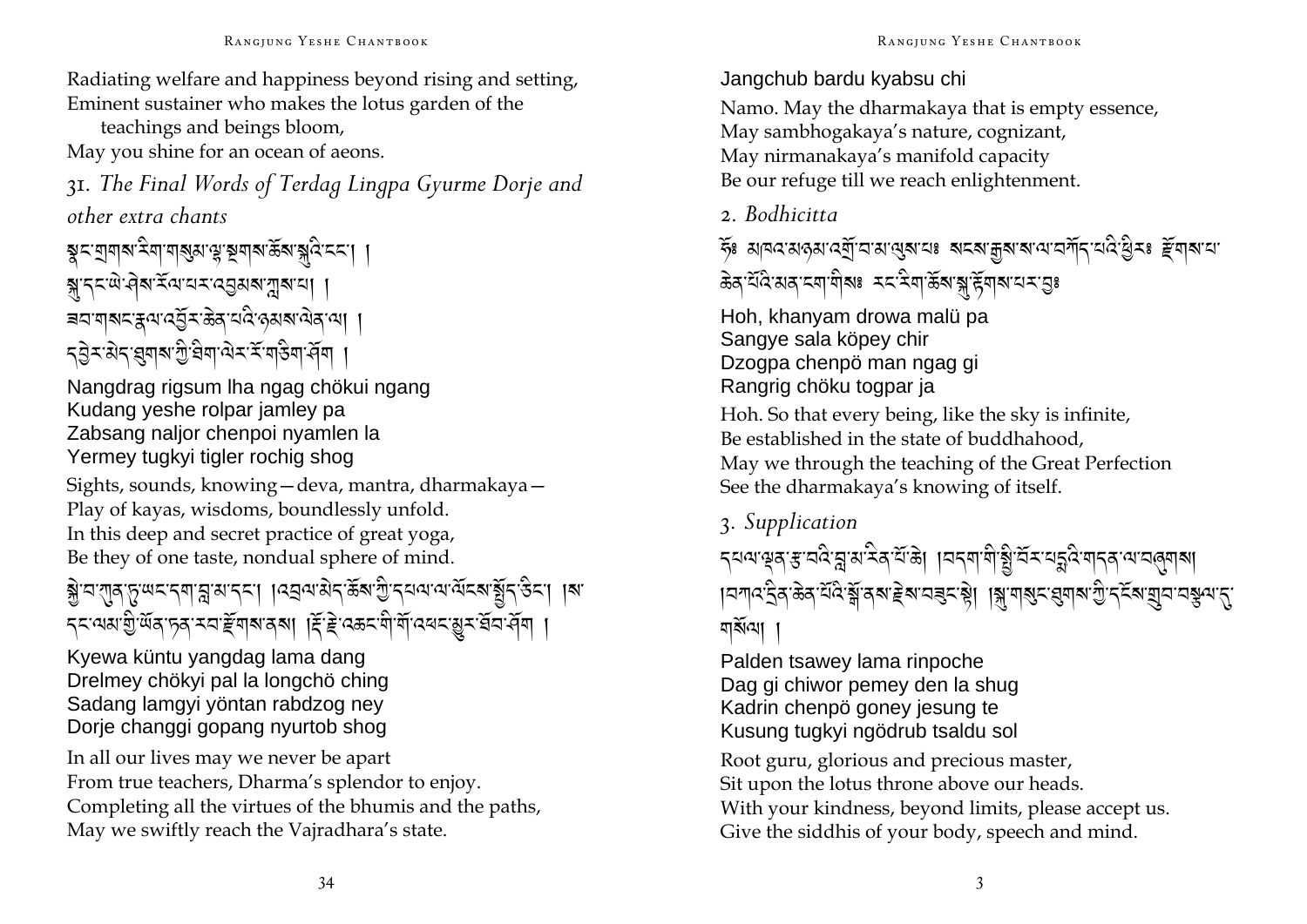'আ ।র'ম'মাইন'র্না ।আ ।র'ম'মাইন'র্না । Ah. Lama khyenno. Ah. Lama khyenno. AH guru, hear us, AH guru hear us. <sup>4</sup>*. Visualization for Receiving Empowerment*  ন্মন্মস্ত্ৰ'ম্লুম্মই'ষ্ক্ৰ'ন্ডি'বাৰ্ম্ম'নৰি'ৰ্মঃ হৈঁব'ৰ্ম্ম'ত্ৰ্ম'নৰ্ম্ম'নাৰ্ম'নৰিম' ষিষঃ ৠ়্মাৰ্যম্প্ৰেমাৰ্মান্*মা*ঐৰাৰ্দ্লাইজিৰা ট্ৰিয় গ্ৰীৰামন্ত্ৰীৰ বিদ্যালয় কৰি বিদ্যা ব্যম্ভূ্বঃ

Palden lamey ku yi neyshi ney Öser jungwa dag gi neyshir tim Kusung tugdang yeshe dorje yi Jingyi labney wangshi tobpar gyur

From four places of the splendid guru's body Rays of light stream forth, dissolve into ourselves. Blessed by vajra body, speech and mind and wisdom, We have here received the four empowerments.

ষ্কুনৰ নাৰ্নৰ ব্যুৰ পেন্নৰ বিদ্যালয়ৰ পৰিষদ কৰি বিদ্যালয়ৰ বিদ্যালয়ৰ স্থা মমজ্যেমন্ত্ৰীৰ সমূহৰ সমূহৰ সমূহৰ সমূহৰ সমূহৰ সমূহৰ সমূহৰ সমূহৰ সমূহৰ সমূহৰ সমূহৰ সমূহৰ সমূহৰ সমূহৰ সমূহৰ সমূহৰ ৰ্ক্লৰা ব্ৰীষ্ণুঃ ৰ্ক্লৰা ব্ৰীষ্ণু বাত্ৰবিদ্যালী কৰি

Kyabney kündü lama nyi Gyepa chenpö rangla tim Rang yang künshi machö pey Ngangla yini dzinpa drel Namdag trödrel chökyi ku Chökyi kula nyisu mey

Guru who embodies every refuge object With the greatest joy dissolves into ourselves. In the all-ground's state that is without contrivance, From all kinds of clinging now our minds are free.

Gakmey sung gi dorjei zhabten sol

Your unobstructed vajra speech, audible and yet empty, Voice of the profound and secret teachings, endowed with sixty qualities,

Is the sambhogakaya manifested to accord with the inclination of beings.

May your life be firm as the unceasing vajra speech.

<sup>&</sup>lt;<sup>A</sup>\$- !<sup>R</sup>%- \*<sup>J</sup>- :\$\$- \$/?- V=- h<sup>R</sup>- e<sup>J</sup> :<sup>A</sup>- ,\$?, ,92- \$?=- ;<sup>J</sup>- ><sup>J</sup>?- (<sup>R</sup>?- !/- :L%- বৰ্তন ব্ৰিচৰা ।।এন বৰ্ণমাখ্ৰীৰ বৰ্ত্তন পূৰ্ত্ত প্ৰাৰ্থ পৰিবৰ্ত্তন প্ৰমাজ হৈছি ৰ্ঘম'নহন'মৰ্মিন্মা

Rigtong kyegag neydrel dorjei tuk Zabsal yeshe chökün jungwey ying Kyabdag gyalwey nyingpo chökyi ku Trülmey tugkyi dorje zhabten sol

Your vajra mind beyond arising, dwelling and ceasing, cognizant and yet empty,

Profound and luminous wakefulness, the sphere from which all dharmas arise,

Is the all-pervasive lord, the dharmakaya essence of the victorious ones.

May your life be firm as the unmistaken vajra mind.

ત્યુવા૭વાચાવવાયાક્ષેવાયજ્ઞાલેવાર્શેના કેન્|ાવક્રમલુવાર્ભેદજ્ઞાવ્રાયલવાવદેવાર્ક્ષદા ন ৪ৰা । বিষ্ণুৰ ৰেম্ৰ্ব্ৰিয়েন স্কুৰ মন্ত্ৰী সম্ভৱ প্ৰক্লা । বিষ্ণীৰ মাৰ্শ্ৰী গ্ৰস্কুৰ স্ব 8.<sub>य</sub>|ञज्ञी विद्यम्

Künkyab khala trinley nyinmor jey Charnub yongdrel pendey nangwa chen Tendrö peytsal gyepey nyertso chok Kalpa gyamtsor rabtu salgyur chig Sun of buddha activity in the all-pervading sky,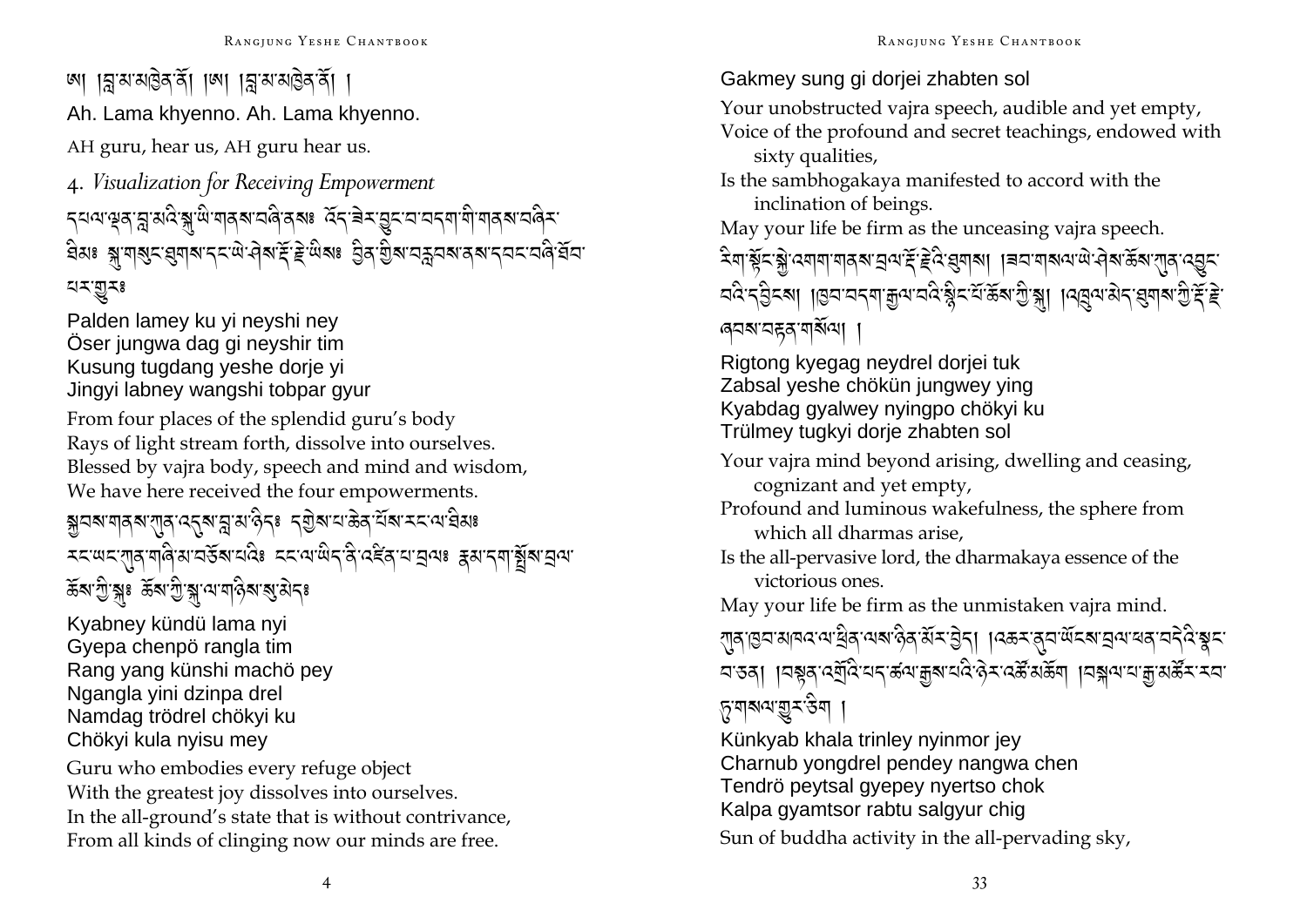May the masters' lives, the teachings' splendor, remain firm. May the holders of the teachings spread to fill the world. May the teachings' sponsors prosper in domain and wealth, So the teachings' goodness will continue to remain.

### 30. Request for the Teacher to Remain as the Vajra Body, Speech, and Mind (Composed by Terdag Lingpa.)

জ্ঞান কৰি বিৰুদ্ধ কৰি পৰি পৰি পৰি প্ৰাৰ্থ কৰি পৰি পৰি পৰি পৰি পৰি পৰি পৰি ८ वेदि यदक्षि रूप कुष कुष रात्र है। । दि सर्वन हैं या बया बान दत्य ह्वय व दे ब्रा เวตรามีรัฐ ติรัฐธิวิตาม สสุด รัฐชา

Om amarani dziwentiye soha Nangtong dechen zhommey doriei ku Tsenpey langtso rabgye gyalkün gyi Ngotsar chizuk gangdül trülpey ku Gyurmey kuyi dorjei zhabten sol

OM AMARANI JIVANTIYE SVAHA

Your indestructible vajra body of great bliss, visible and yet empty,

Fully adorned with the youthfulness of the major and minor marks.

Is the marvelous embodiment of the victorious ones, a nirmanakaya to teach beings.

May your life be firm as the unchanging vajra body.

য়ঀয়ৼয়ৼৼ৻য়ঀঀৢৼ৻য়ঀৼ৻৸ৼৼড়৻ড়৻৸ঀঀৼ৻৸৸৸ৼঀ৻৸ঀ৻ৼ৻ড়৸৸৸ৼ৻ড়৸য়ৗড়৻৸ । दर्गु क्लंदे चबबाय चलेव ब्रॅंब सेंदब ब्रॅंड्र हॅमबा । दमाना बेद माबुद मी दें हे दे ৰ্ঘম'নহ্নম'মিৰ্মিণ।

Draktong gakpa meypa doriei sung Yanlag drugchu zabsang chökyi dra Drolö sampa zhintön longchö dzog

#### The perfect dharmakaya, without concepts, Dharmakaya is beyond duality.

At this point, remain in the meditation state of shamatha and vipashyana according to the oral instructions you have received.

### 5. Dedication of Merit

| जुत्पादा बुबादउबाद्वसबा गुबाद्गवाबादा सूर। विद्या बाबाबासदेवा बुसाद्गवादार වූর<sup>.</sup>গ্রুষার্ক্লবেষা

Jamdang nyingje chogmey jongwa dang Döndam Ihanchig kyepey yeshe ni Gyalwa seychey namkyi toqpa tar Dagsog ngönsum togpar jingyi lob

Training in the boundless kindness and compassion And in ultimate, intrinsic wakefulness, Like was realized by buddhas and their offspring, Bless us so we realize in the same way.

# *ন্*ণাঅ'ৰ্মে'অৰাষ্ণীৰ্মীয়াৰ। ।অৰ্থন'ৰ্মৰাজ'ৰীৰাজ'ৰ্ইমাৰাৰ্মা। ।অৰ্থন'

বমৰ জৰি অৰাগ্ৰনৰ। বিমান স্ক্ৰীয় ব্ৰিনান কৰি ।

Gewa diyi kyewo kün Sönam yeshe tsog dzogney Sönam yeshe ley jungwa Dampa kunyi tobpar shog

By this goodness, may in every sentient being, Gatherings of merit, wisdom, be complete. May they gain the twofold kaya, the most excellent, That from merit and from wisdom will appear.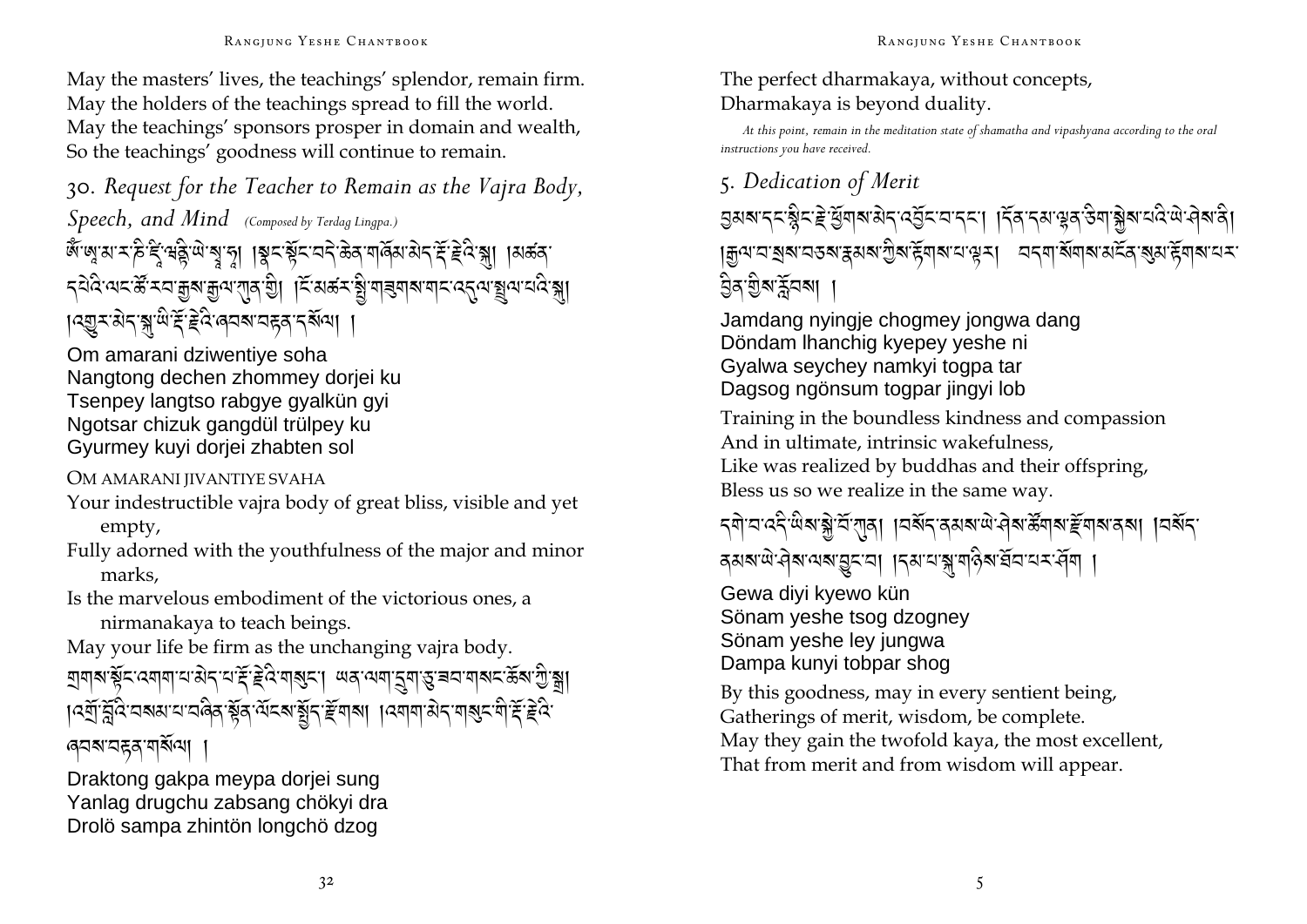6. Ema Nyönpa, The Final Words of Senge Wangchuk জয়ার্ষ্ণুর্বামার্ষনাব্যনেঃ অৰাণ্ট্রাক্লনের্বামান্ত্রৰাঃ মামিনার্ষ্ণাণ্ট্র্যিষ্ণুনৰা অমন্ত্ৰীনঃ মমমিলাৰ্থন আৰু সম্বান্ত প্ৰদা

Ema nyönpa sengwang nga Leykyi lungzey yeshe gye Marig go ngay bubley dröl Rangrig ösel bubsu shug

Marvelous that I, madman Senge Wangchuk, Depleted karmic winds while wisdoms bloomed. Released from the five gates', basic unknowing, Into the lucid, natural knowing's sphere.

### क्लैं गड़ा राज्य के व्यापार के प्रदेश के अधिकार प्रदेश कर प्रतिकार के स्वयं से द्वारा से स्वयं สธุราย รัฐ รัสะ สิมสงส์สามมายมาราช

Gosum gyi trülpa shik tsana Trülshi tamchey yarey cha Trülnang gi düpa chö tsana Semdzin zerwa tangrey chey

Now as the triple doors' illusions have shattered, How pitiful was all of illusion's game. And as illusions' knots are cut asunder. How tiring was binding down this mind.

প্র্যান্মান্ত্রী ব্যার্থ বিষ্ণু ব্রাষ্ট্রন ব্রয় ব্রান্ত ব্রয় ব্রয় ব্রয় বিষ্ণু **ঘমৰাতনান্ট্ৰিনৰাৰাষ্ট্ৰমাৰ্ভনঃ উ**ত্তানমাজিক উন্মলনেক্কনঃ

Trülpa yeshe sushar tsana Dagnang tamchey luwey chö Tamchey yingsu tim tsana Chi yang mayin chiryang char Endowed with the brilliant and precious form of major and minor marks.

May your life be firm and your activity flourish.

*ॸऺ*ग़ॕॺॱॺകॕॺॱड़ॱय़ॱॺऻॺॖॖॺॱॻॖऀॱॶॖऀॺॱय़क़ॣय़ॺॱॸॸऻॱऻय़ॴय़ॱॺॕॣॸॱॸॺॱऊॷॹॱॹख़ॕऀय़॓ॱय़ॸॆॺॱ য়ুঁঘৰ গ্ৰীৰা ।ঘৰ্ণাধীৰ উদাইণাধৰ্ষিত ঘৰ্ষৰ ঘটাৰ বিদ্যালয়ৰ প্ৰমান ৰ্য্ৰ্মান্মমন্ত্ৰীৰ মুঁৱৰ মা

Könchog tsawa sumgi jinlab dang Kadö damchen gyamtsö dentob kyi Dakgi tsechig solwa tabpey dön Gegmey nyurdu drupar jingyi lob

By the blessings of the Three Jewels and Three Roots, And by the power of truth of the ocean of samaya-holding protectors,

May the aim for which I pray one-pointedly Be blessed with swift and unhindered fulfillment

Based on repeated requests from the eminent Tulku Chökyi Nyima Rinpoche's translator, Erik Pema Kunsang, this longevity supplication for the four eminent tulkus was one-pointedly expressed by Tenga Tulku.

Lama kukham sangla solwa deb Choktu kutse ringwar solwa deb Trinley darshing qyela solwa deb Lama dang drelwar meypar jin-gyi lob

May the masters live in perfect health, we pray. And may their perfect lives be long, we pray. May their deeds flourish and spread, we pray. Bless us that from masters we will never part.

Tenpey palgyur lamey shabpey ten Tendzin kyebu sateng yongla kyab Tenpey jindag ngatang jorpa gye Tenpa yünring neypey tashi shoq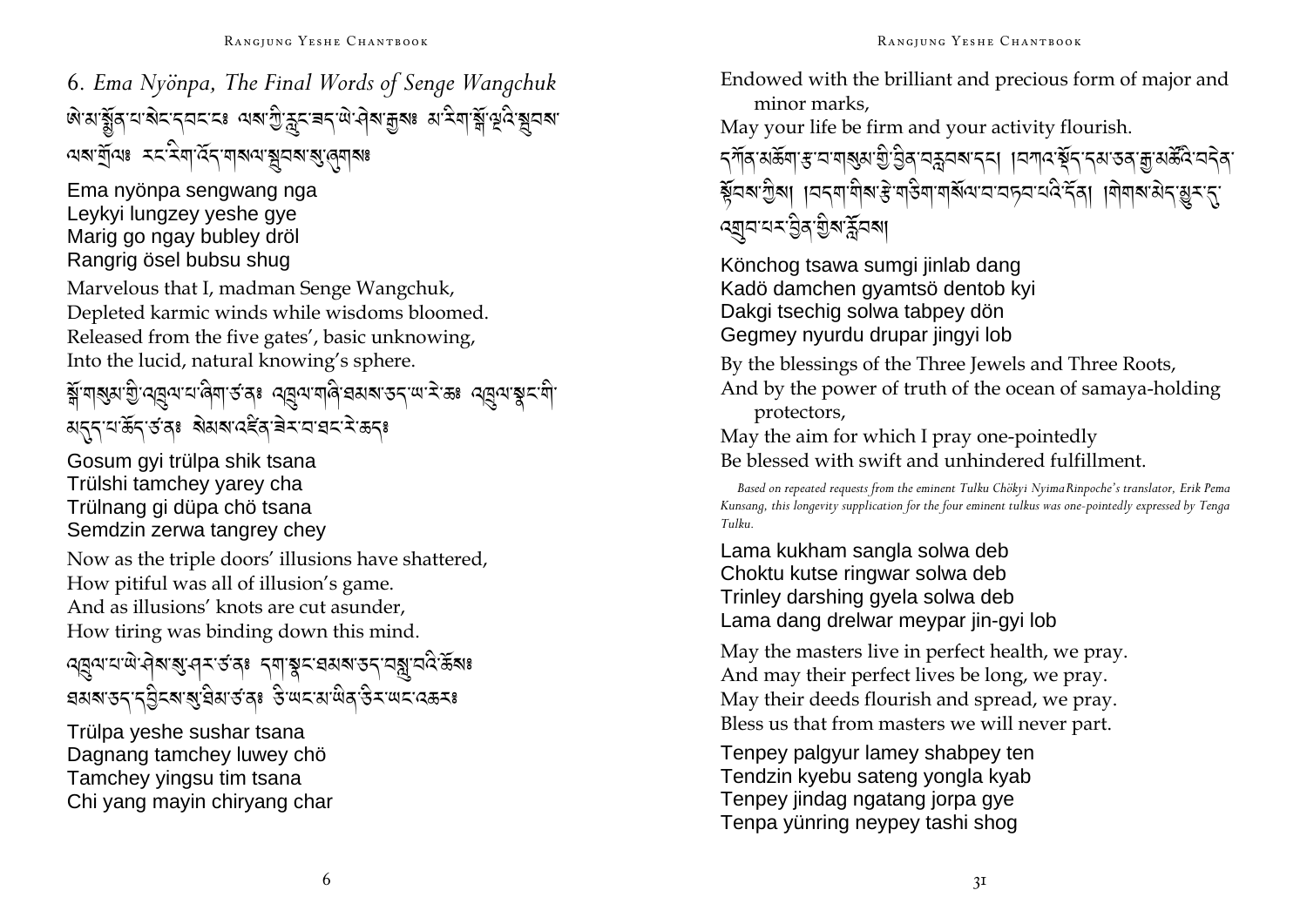- You are a great sun that dispels the ignorant darkness of all beings.
- As the protector of disciples on the four continents, for one hundred aeons.

May your life be firm and your activity flourish.

# য়ৢৼ৻ঽ৾ৼ৾য়ৼঀয়ৼ৻ৠৠ৶ৼয়৻৻ৼয়৸৻৸৾য়৸ঢ়৸৻ড়৾ৼ৻ড়৸ড়৸ৼ৻ৼ৻ড়৸ৼ৻ৼ৻ৼ৾ৼ৻ केना । मञ्जय गञ्जय अर्हेन दहन अर्क्ष्मा शे ञ्चय पदि ञ्जा । बियवायन महत उद মৰ্হ্ন খ্ৰিম্বৰুম্ভূ্ৰ উন্ম

Gurü jesung Ihasay namtrul wa Terchen mingyur dorjei kyeta nyi Labsum dzödzin chok-gi trulpey ku Zhabpey tenching dzetrin gyegyur chig

Emanation of the Prince, a follower of Guru Rinpoche, Last incarnation of Terchen Mingyur Dorje, Eminent nirmanakaya who upholds the treasury of the

three trainings,

May your life be firm and your activity flourish.

ॸऄॺऻॺॱय़ड़ॺॱॸऄॺऻॺॱऄॸॱय़ॺॕॸॱढ़ॺॺॱऄॱऄॺॱॻॖ॓ॎऻऄॕ॔ॺऻॺॱॺऻढ़ॆॺॱय़ॺॺऻॺॱय़ढ़ऀॱ ক্কুমৰ্ক্ষ যুন ন'নৰা ।শনস্কুমৰ্ক্ষ ব্ৰহ্ম হৈ স্কুন ইন্দ্ৰ' এৰি পৰা নাৰাই *ষ্টমামৰ্শ শ্ৰিম ব্ৰম্বা*ন্ত্ৰী

Migche migmey sönam yeshe kyi Tsok-nyi saqpey qyamtsör subpa lay Gangku tsenpey önang rinpoche Zhabpey tenching dzetrin gyegyur chig While churning the ocean of the accumulations, The two gatherings of merit and wisdom, with and without concepts,

Now as illusions have dawned as wisdom. Perceptions, even pure, can only fool. And as they all have melted into vastness, There is no thing, yet everything appears. षि अपाले आ दरा यदि बादि व त्यावादा का अप्यादद या दि बिना दि बुदा यदि देवा बुदा युद्रव्यवासंघेव्ययालयाय देन व्यवासेदः अवायो घटा तवास्य व्यवस्थानके Ema ema dampey kudrin la Ema dakev tsikdi nvingpö dön Nyingchung lagtil zhagpa diley mey Tsikgi tama dütar nangwar shog How wonderful, the noble guru's kindness. These wondrous last words, the essence-state, Nothing but the fresh heart, placed in one's palm. May these final words appear in the last age. ৰণাৰাৰবাৰৰ পেৰ্তীৰোৰবাৰৰ প্ৰাপ্ত স্থাপন কৰি আৰু প্ৰাপ্ত স্থিত স্থা बेदभो दयदञ्जा छेद ददअछ गुरु दब है बुलाय द्वय यदिवा वर्षे दा देव बाबा  $\widetilde{A}^{\pi}$ 

Zagpa rangzey jungwa rangsar deng Drenpa rangdröl sangtal ökyi lü Senge wangchuk nyidang nyamgyur ney Drölwa namshi khorwa dongtruk shog

Self-depleted stains, elements self-vanished. Self-dissolved are thoughts, transparent form of light. May we all be equal to Senge Wangchuk. May four freedoms overturn samsara's depths.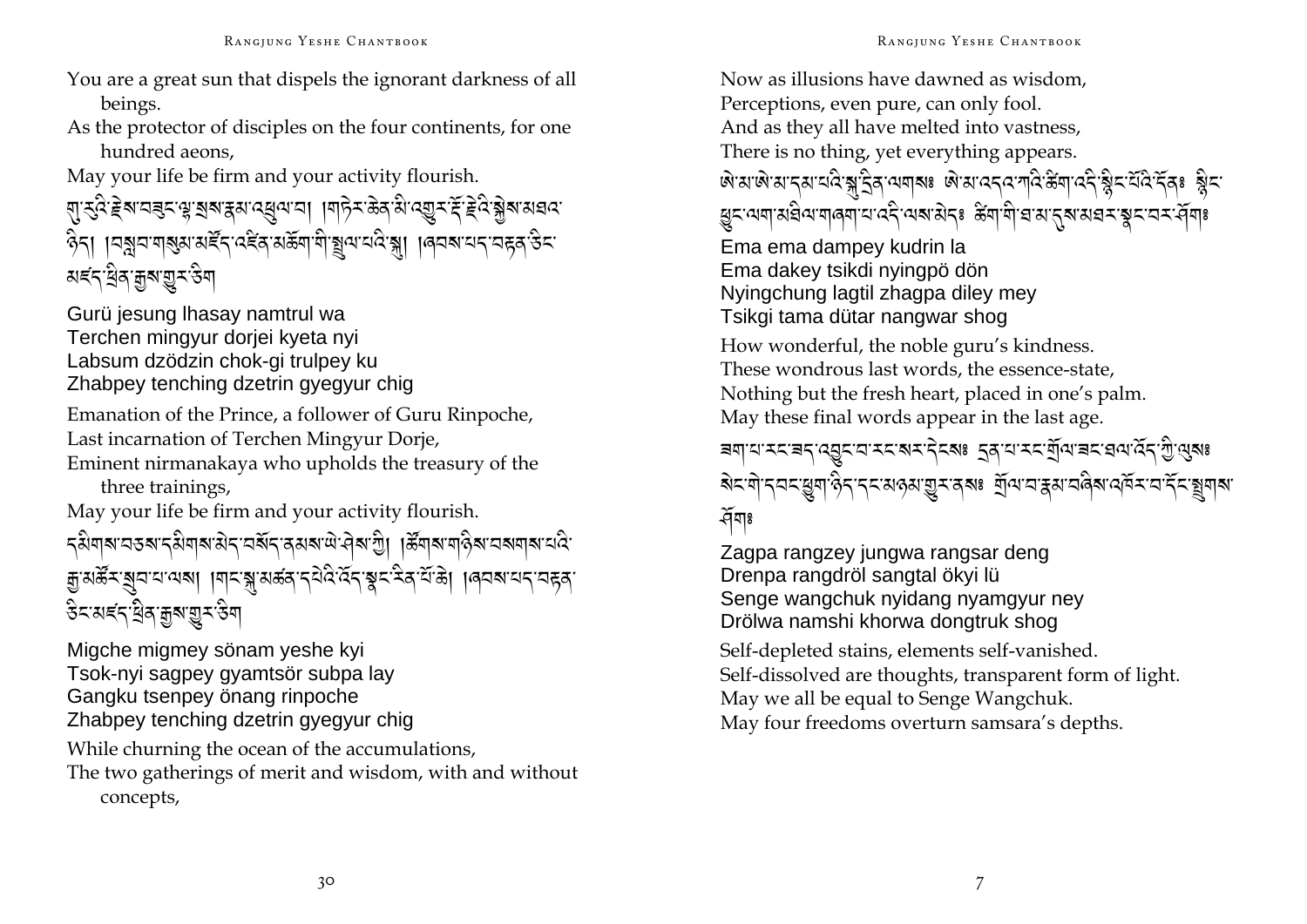7. Lamp Aspiration

देवायानादवाञ्चयाववयासरासेदी । देवादद्देवाद्गुत्यादविरायदादयुदासूप्या ঘমর্শি

Rigpa kadag nangsel marmey di Rigdzin kyilkhor pejung Ihala bül Rigpey garkyab magyur drowa nam Rigtong chöku gopang tobpar shog

May this bright lamp of pure, basic knowing, offered To true circles of the Rigdzin Lotus-Born, So all mother beings where this knowing reaches Gain the dharmakaya's knowing, open state.

8. Aspiration for Rebirth in the Ultimate Pure Land

मद्रं अदिः मानेवा दद्द्भुदः सेदः यङ्गः प्रद्युदः । ददः ब्लूदः दमा यदिः चद्वा सर्दमा दयत्यः दैवे बैदा । । श्रूद देवा दुवे दुवे दाव दश्या वर्षे बाल्ला अवै ददा । वार्दे दब द्वा दवा बैद देरञ्जेञरर्सेग

Dömey zhidang yermey pema jung Rangnang dagpey sangdog palri zhing Nangrig yermey machö nyugmey ngang Döney namdag zhingder kyewar shog

Lotus-Born, no separation, from the pristine, natural state, Copper-Colored realm of Splendor, purity of self-display, Undivided play and knowing, basic sphere of naturalness -Let's be born within this pure realm: true perfection, beyond time.

May your life be firm, unchanging, and your wishes, self $fulfilled$ 

29. Longevity Supplication for Four Sublime Tulkus (Composed by Tenga Tulku..)

<u>ଘଣ୍ଟ ସ୍ଟ পঞ্জুৱা গ্ৰিব নাইনাৰ বেঙা । বিনাঞ্জুৰ বুধ প্ৰত্য প্ৰথ পঞ্জুৱা</u> ଘ୍ଷୁଁମ୍ । ୱୁସସଜ୍ୱି ସମ୍ବସ୍ଥିବାର୍ଥିବାର୍ଥିବାର୍ଥିବା । ।ଜ୍ୟବାଧ୍ୟମ୍ୟରେ ୫ସ মৰ্হন খ্ৰিম ব্ৰুম ভূ্ৰ উন্ম

Tawey chokgyur kadag dzogpa che Trekchö tögal dechen lamchog drö Nangzhi zesar rigdzin lobpön chog Zhabpey tenching dzetrin gyegyur chig

- With the eminent view, the Great Perfection of primordial purity,
- You have traveled the eminent path of great bliss, Trekchö and Tögal,
- And arrived at the end of the four visions: eminent vidyadhara master,
- May your life be firm and your activity flourish.

|गङ्गम्'युदेभ्नुदावर्वदे अर्गवाह्रञ्जयायरावगुरा । । ब्यबायदावहवारुदाअह्रदाव्येवा ক্ৰুম'য়ু**-**উন্মা

- Zabgye chökyi druchar chokchur beb Kyegü marig münsel nyima che Düljey lingzhi göndu kalpar gyar
- Zhabpey tenching dzetrin gyegyur chig
- Showering down the rain of Dharma, deep and vast, throughout the ten directions,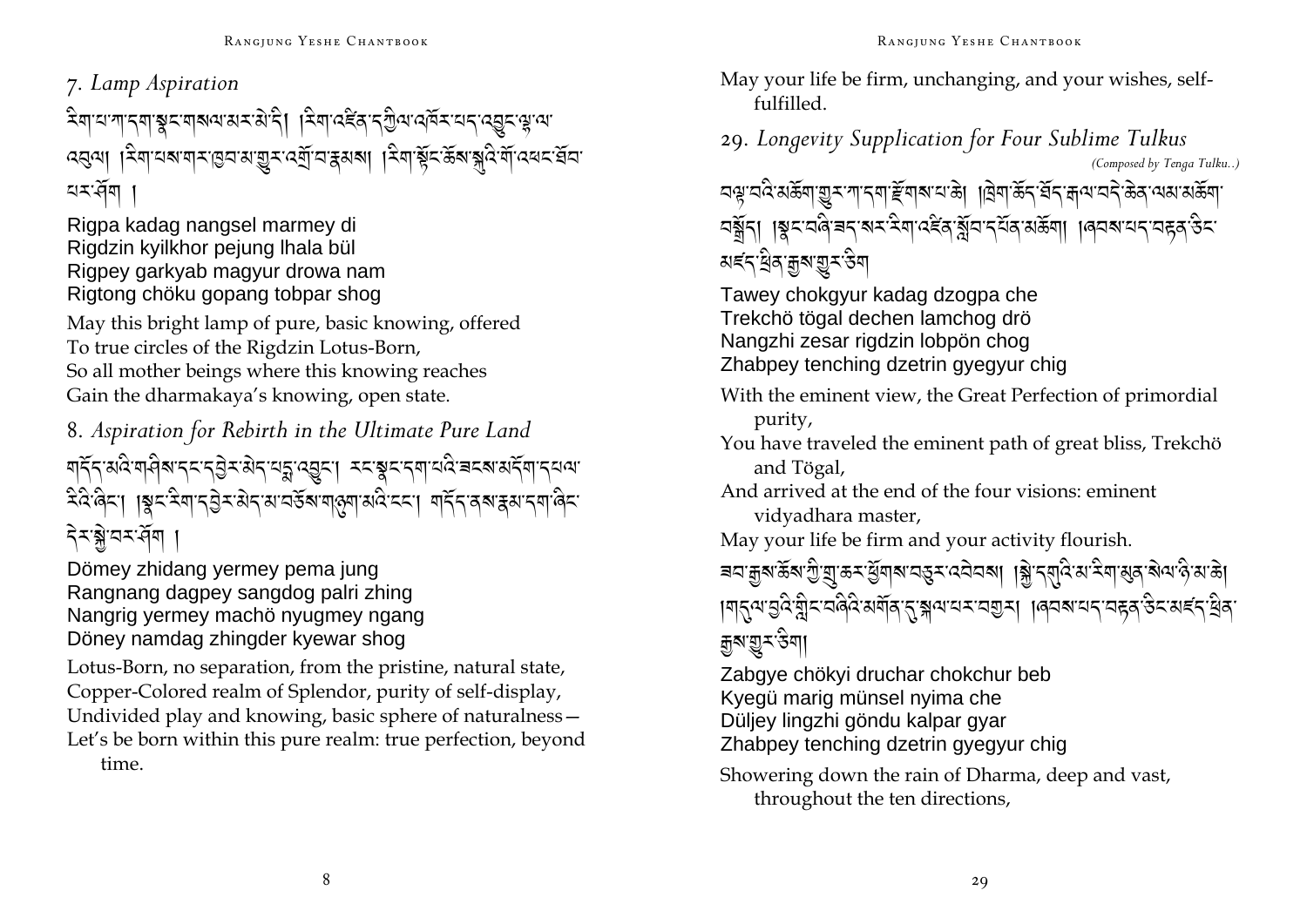#### RANGJUNG YESHE CHANTBOOK

*This was composed with wishes for the long life of the fourth in the incarnation line of Terchen Chokgyur Lingpa, by Jigdrel Yeshe Dorje on the auspicious Victorious (thirteenth) day of the Ripening (ninth) month in the year that is Delightful-to-All (Wood Tiger). Siddhi rastu. May it be accomplished!* 

*Chokling Rinpoche's full name is Chokling Mingyur Dewey Dorje Trinley Künkyab—Supreme Sanctuary, All-Pervading Activity of the Unchanging Blissful Vajra.* 

### 27*. Supplication for the Long Life of Tsoknyi Rinpoche (Composed by Kyabje Trulshik Adeu Rinpoche.)*

Gyelkün tukje yeshe chikdu zuk Mejung khyennyi jinlab chokgi ter Tsoknyi gyamtso zhabpe tagten sol Daggyü jinlob kuzhi ngöngyur shog

Single wisdom form of every conqueror's compassion, Wondrous twofold knowledge's blessing treasure mine, Tsoknyi Gyamtso, may your life be long and stable. To realize the fourfold kayas, bless our minds.

<sup>28</sup>*. Supplication for the Long Life of Phakchok Rinpoche (Composed by Kyabje Trülshik Rinpoche.)* 

### জ্ঞান্বয়্বী। ওষ্ণুস্থান্দ্ৰীয়ে প্ৰান্ত স্থান্দ্ৰীয়া । বিল্লাৰ প্ৰভূত্ৰা খ্ৰীৰ্ণ নাৰ্ম প্ৰবাৰ স্বৰ अने नया । अने अपने कार्य के अपने कार्य करने कार्य करने कार्य करने कार्य करने अपने कार्य करने अपने कार्य करने क ह्याञ्चह्राञ्चेन र्नेत भ्रुतञ्जञ्च्य न

Om soti, chimey lama lhayi tutob kyi Pakchok dögar tubten dodang ngak Dzinpey depön jigmey drakpey zhab Mingyur tagten zhedön lhundrub shog

OM SVASTI.

Immortal masters and divinities, by your strength and grace,

Noble and sublime display, fearless and renowned, Holder of the Buddha's teachings, sutras and the tantras, <sup>9</sup>*. Düsum Sangye, Supplication to Padmasambhava*  हुब गबुआ बदब कुब गु रु देव ये के - दर्दब गुव गुव वदन पत्री तक्ष्व ये दे ৰ্নৰঃ নমজন্স্ত্ৰমজনন্ত্ৰন্দ্ৰযুগ ইতিয়া মাৰ্কিন নৰ্ত্তন জট্টিৰ্ ম্রিম'নক্লন'চ্যুশর্মীন্যঃ খ্রি'ব্রন'শ্বমন'ন্নই'ন্সন'ন্দ্রীন'ন্দের নম্বম'ন'শ্লুব'শ্রীম' ন্ম্ৰ্ম মৰ্ম্ব ব্ৰিম্ব্ৰি বিৰোগ

Düsum sangye guru rinpoche Ngödrub kündag dewa chenpö shab Barchey künsel düdül drakpo tsal Solwa debso jingyi labtu sol Chinang sangwey barchey shiwa dang Sampa lhüngyi drubpar jingyi lob

Precious guru, Buddha of the triple times, Mahasukha Lord of all accomplishments, Wrathful Strength, mara-tamer of all hindrances, We call on you, bestow your blessings here. Calm the outer, inner and the secret hindrances Bless us, naturally fulfill our every aim.

<sup>10</sup>*. Orgyen Rinpoche, Supplication to Padmasambhava*  ঐক্ক্র হিন এক্টেপ্রামবিদের বিদ্যা । বিদ্রা এক্টি বিদ্রা বিদ্রী বিদ্যালী করা |মগ্ৰন্স্ট্ৰন্'নৰমা'ন'ন্য্ৰ্ম'ন'ন্'ন'| |মৰ্ক্লিম'ন্ম'-'গ্ৰন্'মঁম'ন্মুন'ৰ্মুন্ম||

Orgyen rinpoche la solwa deb Galkyen barchey mijung zhing Tünkyen sampa drubpa dang Chokdang tünmong ngödrub tsöl

We call you, precious Uddiyana master, Please prevent all mishap and all hindrances. And fulfill all favorable and noble wishes Let supreme and common siddhis be attained.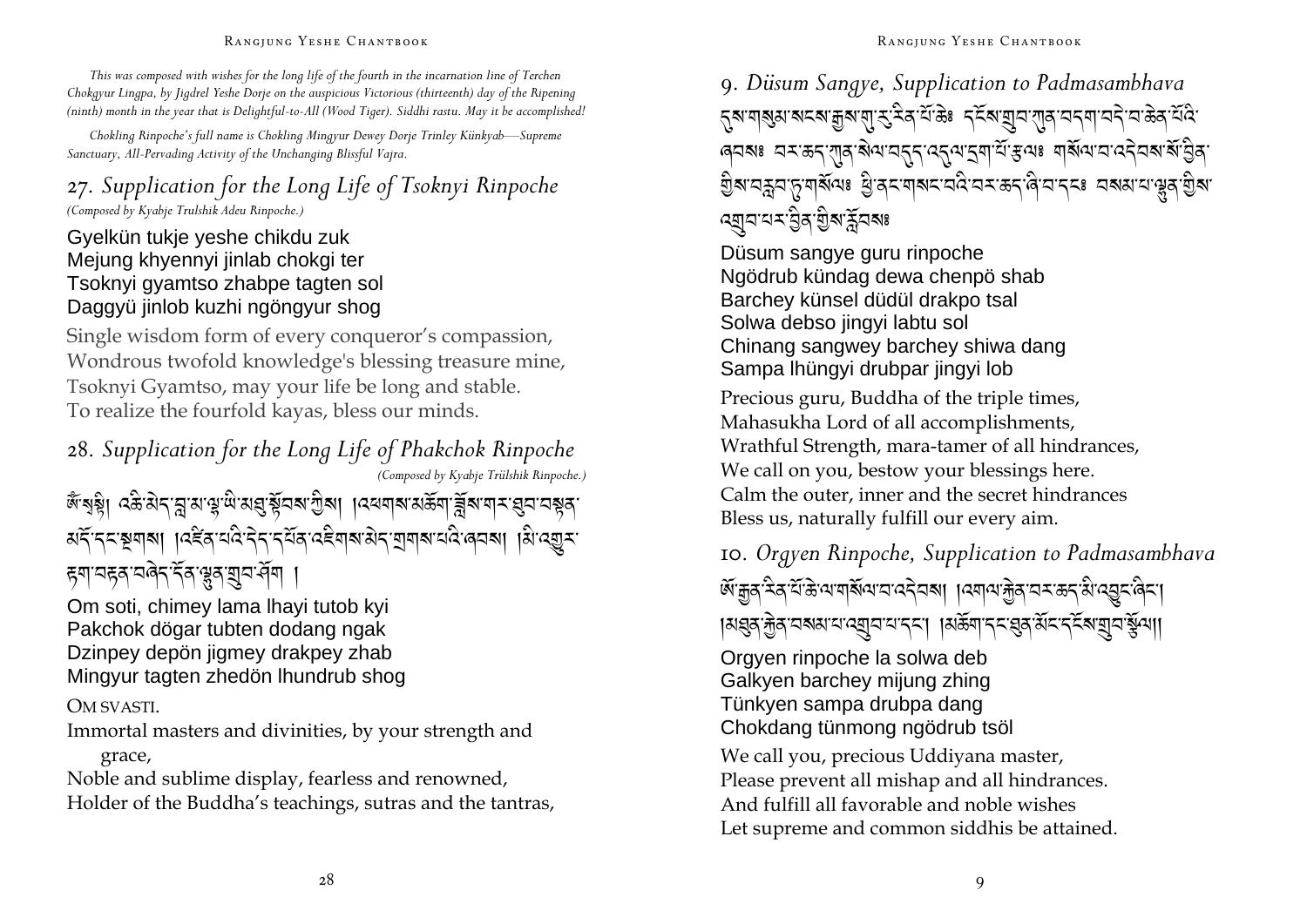### **CHANTS FOR THE TEACHING SESSION**

II. The Seven-Line Supplication

দ্ভ্ৰঁঃ & মুন্ন ড্ৰেম য়ু প্ৰসৰ্বিপ্ৰাপ্ত সম্ভ্ৰাপ্ত সম্ভ্ৰাপ্ত সম্ভ্ৰাপ্ত সম্ভ্ৰাপ্ত সম্ভ্ৰাপ্ত সম্ভ্ৰাপ্ত সম ২২খেত্ৰীসভাস্থ্ৰস্থা মুখ্য প্ৰতিযোগ প্ৰস্থা প্ৰায় প্ৰস্থা প্ৰস্থা প্ৰস্থা প্ৰস্থা প্ৰস্থা প্ৰস্থা অষ্ট্ৰমঃ ট্ৰন্স্ট্ৰম্ভ্ৰেম্বন্বামন্ত্ৰামন্ত্ৰীঃ ট্ৰক্স্মিত্ৰস্থ্ৰমন্ত্ৰীসমাধ্যমাৰ্থযায় কৰি য়ৼড়ৡড়ড়

Hung, Orgyen yülgyi nubjang tsam, Pema gesar dongpo la

Yamtsen chok gi ngödrub nye. Pema jungney shesu drag Khordu khandrö mangpö kor, Kyekyi jesu dagdrub kyi Jingyi labchir shegsu sol, Guru pema siddhi hung

HUNG. In the land of Uddiyana's northwest border, On the pistils of a Lotus flower's stem,

You have reached the marvel of the supreme siddhi, And became known by the name the Lotus-Born. With surrounding circles of many dakinis, In your footsteps I will reach accomplishment. Please approach in order to bestow your blessings. **GURU PADMA SIDDHI HUNG** 

12. The Four Dharmas of Gampopa

মুক্তিৰ মুত্ৰ্যাত্ম ইৰি গ্ৰীৰ অসম এ এক প্ৰায় কৰা প্ৰায় কৰা <u> ସ୍ପିବ୍ ଶ୍ରିବ୍ୟ ସ୍ୱର୍ଲ୍ୟ ନୂଆର୍ଥ୍ୟା । ।</u> ଏଣ୍ଟ ସ୍ୱର୍ଷ୍ୟ ସାହି ସ୍ଥାନ ସ୍ୱାର୍ଥ୍ୟ ସ୍ୱର୍ଲ୍ୟ ସ୍ୱ ঘর্ষমে। ।নত্নমামান্দ্রার্থারক্তমামম্ভ্রিষ্ট্রমামক্লমান্ত্রমাণ।

Lo chösu drowar jingyi labtu sol Chö lamdu drowar jingyi labtu sol Lam trülpa selwar jingyi labtu sol Trülpa veshe su charwar ijngvi labtu sol Assuring them of the state of vajra (Dorje) union; Steerman of siddhas, may your life by long! ক্কৃত্ৰমাঞ্জিৰ বিশেষ হৈ প্লিত প্ৰেপাত্ৰই আৰু প্ৰাণ্ড প্ৰিপান্ত প্ৰাণ্ড প্ৰিপান্ত প্ৰা য়য়ৼঀঀৗৢ । अत्र पुरुष्य अस्य पर्दर स्वादश्चेत्र रूपत्रा । सुराब स्वातात् ছেন'ৰ্ম্ম'নন্ত্ৰি'ন্ত্ৰম'ন্ন্নৰ'শৰ্মিশ্ৰ। Labchen trinley ö-nang bumdel wey Chernyik dükyi münrum tariey tey Lamey ngotsar pendey gatön pal Chokdü künkyab trozhin zhabten sol The all-pervasive brilliance of your immense activity (Trinley) Abolishes the darkness of this degenerate age. Emanating a splendorous feast of benefit and happiness, wonderful and unexcelled. Pervading all (Künkyab) times and directions, may your life be long! ৪ব নৰ স্থানৰ। ।ই ব্ৰিব বুৰ বিনিৰ এই বুৰ মুক্ত পৰা প্ৰান্তৰাৰ বিনা অৰাষ্ক্ৰমাক্কুন অশ্ৰম বিমা । Drodül kyebü zhabpey kalgyar ten Zabsang chö-nga sasum kyabpar drok Nga-gyur ringluk yargyi tsotar gye Gelek chokley namgyal tashi shog

- May the life of this great tamer of beings last for one hundred aeons!
- May the Dharma drum of the Profound Secret resound to fill the three worlds!
- May the tradition of the Early Translations swell like a lake in summer!

And may auspicious goodness triumph in all directions!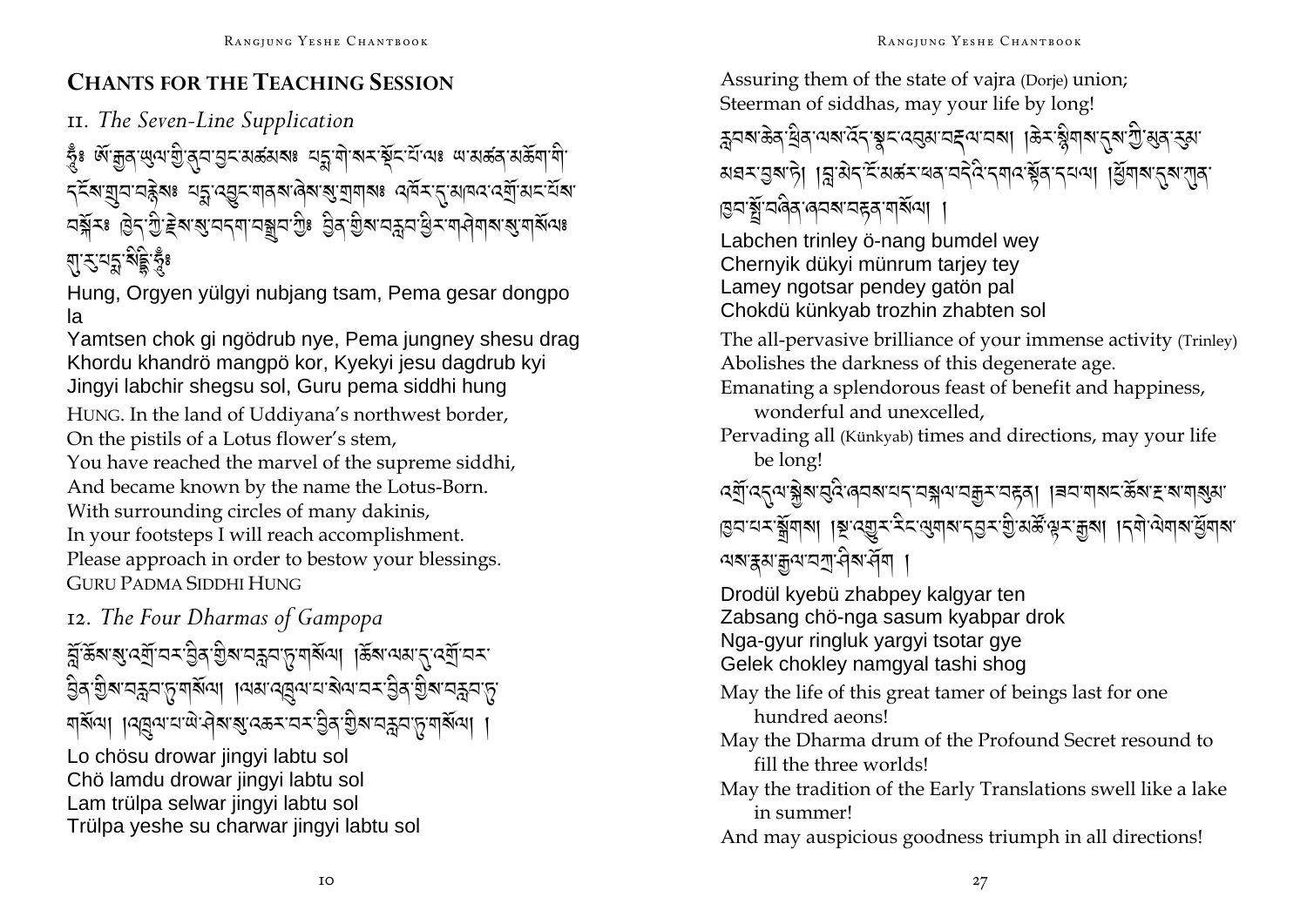#### OM SVASTI,

Family crown of all victorious ones. Amitabha. Manifest in this realm as the Youthful Vidyadhara of

Immortality,

May this self-existing Lotus Buddha Shower down auspicious flowers of great resplendence! द्देव अर्केषा हाथया प्लीदायदे कृषा क्षेत्रबाड़े। बि दहेषाबाञ्चे बाबुबाबेदावोदे दार्द ้ผิ่ม । भ्रुष्तअव रे तृ गया रुँगया दुसया सुपर्गाया । । यशुर से तान्या गे तयन सुग ৰ্ঘম'নহন'মৰ্মিন্মা ।

Drenchok nga-yab lingpey gyaltsab chey Mijik desum senge ngaro yi Tamen ridak tsoknam pakong wa Gyurme ngag-gi wangchuk zhabten sol

Great regent of the supreme (Chok) guide Ngayab Lingpa  $(Ling)$ ,

Your fearless (Mi) lionis roar of the Three Sections Subdues the hordes of beast-like inferior views. Unchanging (gyur) lord of speech, may your life be long! <u> यदे क्ष्य सेव्यज्ञिया क्रुपुन्ना राज्ञ</u>िला । रद्या यार्थिया विद्यालयुद्धिक्षे प्रायच्य क्रेंगबा । बुदादहुवादें हेवे बावाद्युवाबाद्युताया । बुदायवे देन दयंत अर्क्ष्वावी ৰেমম'নহন'মাৰ্মমে।

Dechen yeshe chag-gyey gyugar gyi Rang-gi düljar drelwey kalsang tsok Zungjug dorjey sala ugjin pa Drubpey depön chok-gi zhabten sol

With your magical dance, the wisdom forms of great bliss  $(De),$ 

You connect (wey) with disciples who have excellent fortune,

Bless us so our minds may turn towards the Dharma. Bless us so our Dharma may become the path. Bless us so our path may clear away confusion. Bless us so confusion dawns as wakefulness

### 13. Supplication to the Dakpo Kagyüs  $*$ दें हे दकर केव है या व रें दर्श । या या से वा केवा हे ब्रुयायें या । दिवा या ब्रुया वेवा ञ्जात अखित गद्य या । किं यति छून यक्कुन यक्कुन या दद्देत द्वयब नन्। । दच्चे श्लया ङ्ग्यायाञ्जुरा द्वयाभूवाद्वयायाञ्चाया। विवायवाञ्चयाञ्चाङ्गेयात्राव्यव्यवे बाद्या |ผดมามิรุ द्यू सर्वोत्र देवार में वर्गात वक्कु तथा । वार्बेल व दर्ववर बें वर्गात নক্কুন্ম্লমস্ক্ৰমমা ।নক্কুন্মমৰ্হেন্দ্ৰমাত্ত্বস্থা ইন্ন্য মা Dorie changchen tilo naro dang Marpa mila chöie gampo pa Düsum sheja künkyen karmapa Cheshi chung qye qyüpa dzinnam dang Dritag tsalsum palden drugpa sog Zablam chagya chela nganye pey Nyammey drogön dakpo kagyü la Solwa debso kagyü lama nam Gyüpa dzinno namtar jingyi lob Great Vairadhara, Tilo, Naro, Marpa, Mila, Lord of Dharma Gampopa, Knower of the Three Times, omniscient Karmapa, Holders of the four great and eight lesser lineages – Drigung, Taklung, Tsalpa - these three, glorious Drukpa and so on, Masters of the profound path of mahamudra,

Incomparable protectors of beings, the Dakpo Kagyü, I supplicate you, the Kagyü gurus.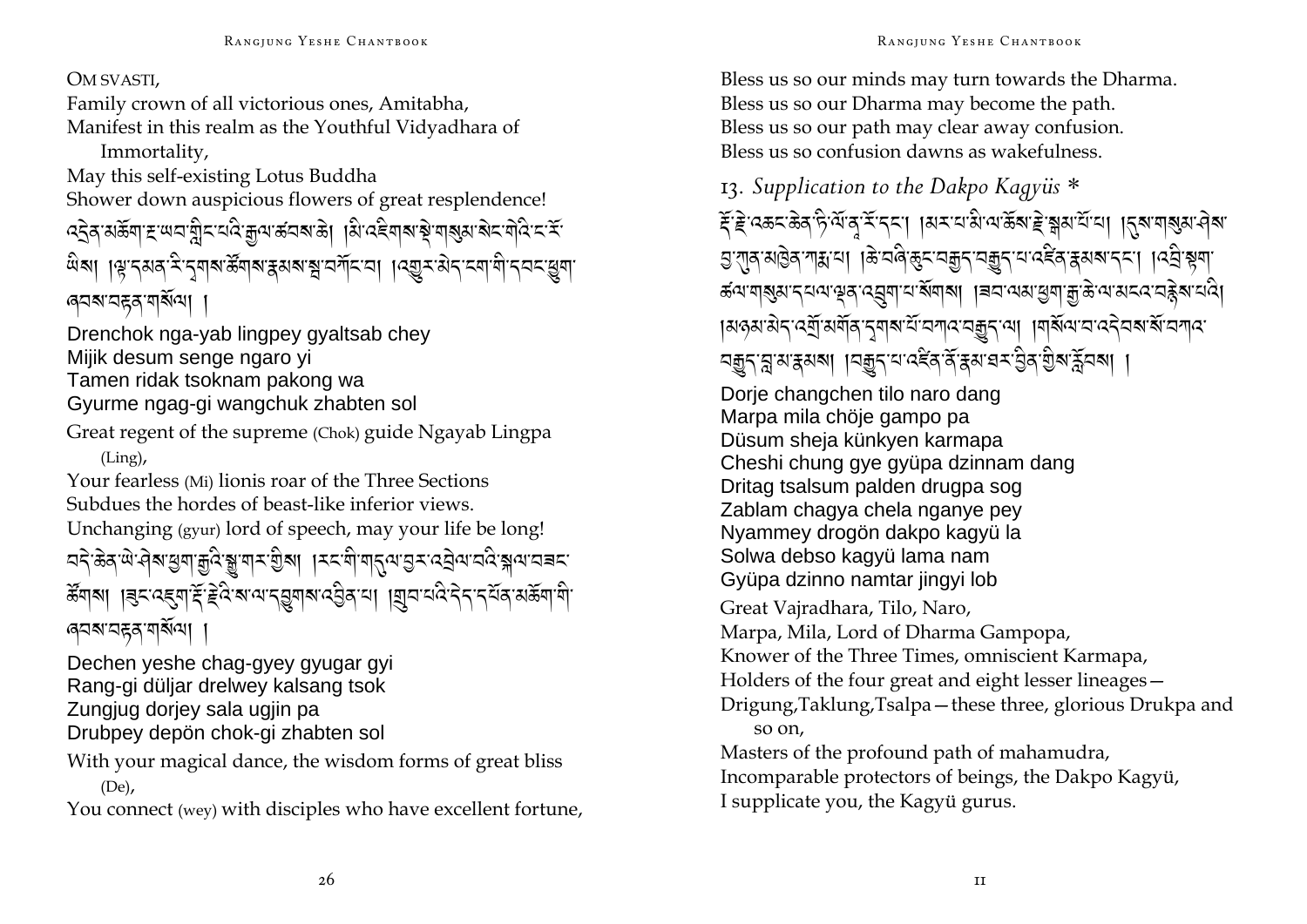I hold your lineage; grant your blessings so that I will follow your example.

वेव येंषा क्वेंस गुजानाया बाह्य का या वेवा । विद्यार्थ संयाज्यात्रा बेव सेनायानमा क्षिप्देन्याद्रिंबाद्ययाऊॅन्यदिञ्ज्ञॅअऊ्केवाया ।हेन्य्यमुन्यत्रेवाद्यम्यस्युवाद्येबा  $\widetilde{\mathbf{a}}$ নমা

Zhenlog gomgyi kangpa sungpa zhin Zeynor künla chagzhen meypa dang Tsedir dötag chöpey gomchen la Nyekur zhenpa meypar jingyi lob

Revulsion is the foot of meditation, as is taught.

To this meditator who is not attached to food and wealth, Who cuts the ties to this life,

Grant your blessings so that I have no desire for honor and gain.

ãब:बुब:क्क्षेत्र:ग्रु:बर्गे,दॅ:य|बुदब:य:यवैव| ।बव:द्या'य|ट्रेद:क्षे:दञ्जेद:द्व'त्रा:य| ।ক্কুৰ,'ন্'শৰ্মিন্ম'ন'নেইমন্ম'ন্মইস্ম'ক্কৰ'ন্ম। অৰ্ক্তৰামীৰ মিৰায়াৰ সম্প্ৰাস্থ্য  $\widetilde{A}^{\square}$ ৰ্মা

Mögü gomgyi gowo sungpa zhin Men ngag tergo chepey lama la Gyündu solwa debpey gomchen la Chömin mögü kyewar jingyi lob

Devotion is the head of meditation, as is taught.

The guru opens the gate to the treasury of oral instructions.

To this meditator who continually supplicates him,

Grant your blessings so that genuine devotion is born in me.

*Tulku Chökyi Nyima Rinpoche's full name is Karma Samten Yongdu Chökyi Nyima Trinley Künkyab: Karma Magnetizing Meditation, Sun of the Dharma, All-pervading Activity. Karma means belonging to the buddha family of Karmapa.* 

<sup>25</sup>*. Supplication for the Long Life of H.E. Chokling* 

*Rinpoche* (Composed by Kyabje Trülshik Rinpoche.)

ঞ্জন্মঙ্কী। স্কিন্মজ্যান্ত্ৰীয় প্ৰাপ্ত প্ৰাপ্ত প্ৰাপ্ত প্ৰাপ্ত পূৰ্ব প্ৰয়াৰ বিদ্ৰাপন্য স্বাপ্ত প্ৰাপ্ত প্ৰা ঞ্জিত্ৰামা ।(ব্ৰ্মুম্ব্ৰেম্বান্দ্ৰি,অৰ্জন আৰু প্ৰাৰ্থ্য । দ্বিশাঅন্তৰ্ শ্ৰিম্বান্দৰ্য কৰি ন্নীন্স্মৰ্বি ।<br>ম

Om soti, tsasum tse lha gyamtso jinlab kyi Chokgyur dechen lingpa mi yi gar Gyurmey dewey doriei sangwa sum Tagten trinley dzam ling kunkyab shog

Om svasti,

Oceanlike divinities of long life Triple Roots, Bless the blissful Chokgyur Lingpa, here in human form, So Unchanging Blissful Vajra's triple secrets remain firm, And all his activities may spread throughout the world.

*(Unchanging Blissful Vajra is for Gyurmey Dewey Dorje).* 

<sup>26</sup>*. Supplication for the Long Life of H.E. Chokling* 

*Rinpoche* (Composed by Kyabje Düdjom Rinpoche.)

ৰ্জঁ'ষৃষ্ণী ক্সুন্ম'শ্ৰুন্'-ইন্ম'শ্ৰু'ৰ্উন্'নৰ'ৰ্বন্'ৰ্মন'ৰ্মন'ৰ নি''ৰ কুমা दह्रदार्गार्वेदार्थुदार्था । रूदानुदाराञ्चें अवाञ्चेशायदिक्कृत्यायादेवा । त्रुवाऊवासीवा ¤দ্বিনীভূষাস্কৰ বিদ্যা

Om soti, gyalkün rigkyi chöpen ö-ta ye Zhingdir chimey rigdzin zhönnü tsül Rangjung tsoley kyepey gyalwa dey Jinchen shipey metog chardu pob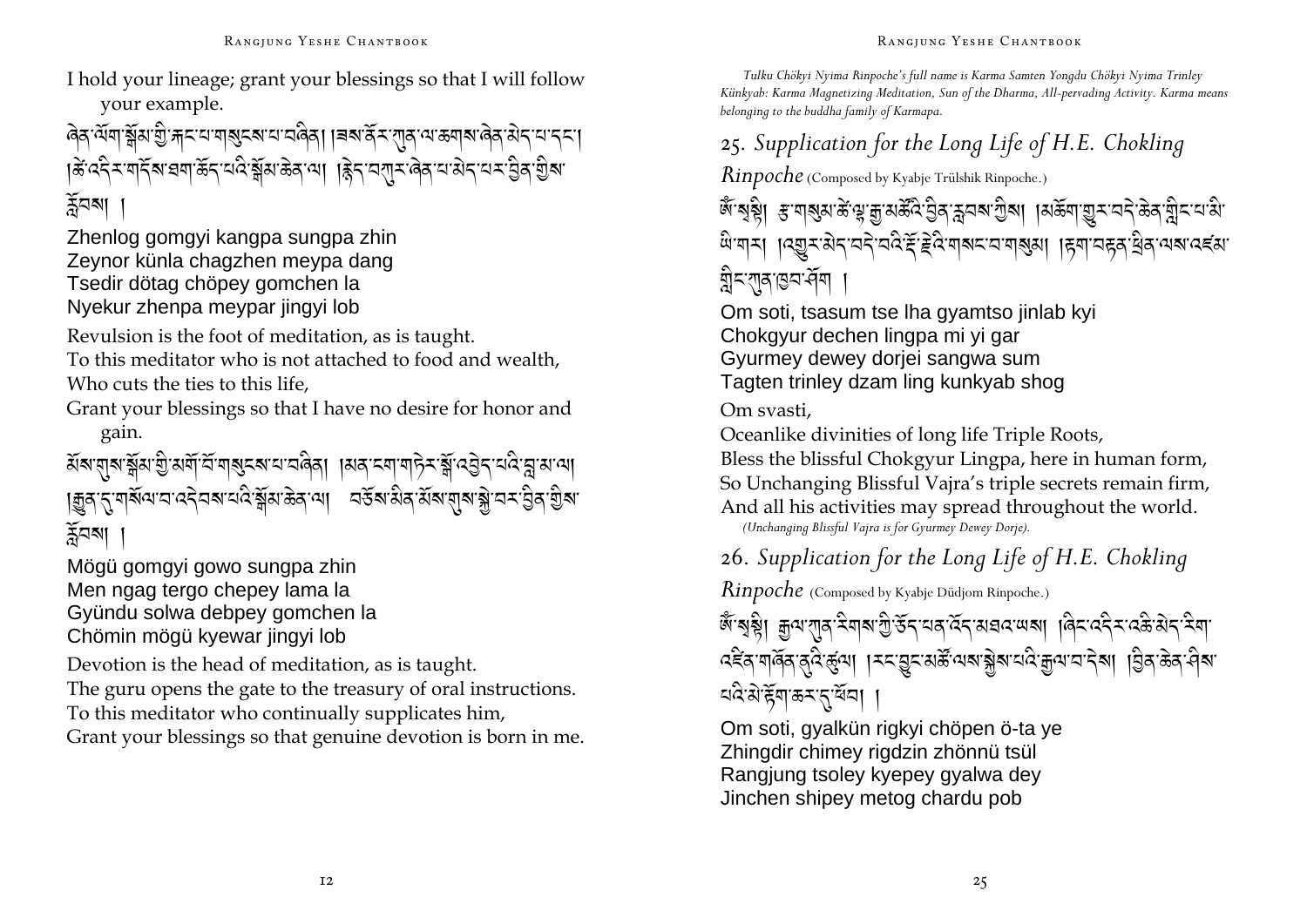# ব্র্রথ'নতৰ'ৱম'নয়'ব্র্রি'ন্দ্রি'ন্বি'ন্মৰ'ক্কুৰা ।ৰ্ম'শ্রম'ক্রম'শ্রেৰ'ন্স'ন্ रावाञ्चा । देवाबुरासक्केबायबूवाद्दादर्यां वाले। ।दसुदाबालेवादसायालेदादा । নবৰামন্ক্ৰ'মাৰ্ষিম্য ।

Drelchey tarlam drenpey trinley gyün Nam yang michey yangpey sakün kyab Risu machi tendang drowa vi Pung nyen dampa nyidu zhabten sol

Your stream of activity (Trinley), leading whoever you meet to the path of liberation,

Is forever unbroken and all-pervading (Künkhyab) throughout the whole earth.

For the sake of being a noble defender of the doctrine and beings,

Without partiality, may your life be long.

য়ৢঽ৾ড়ঀয়ৼয়য়ৼ৾য়ৢয়য়ঀ৾৾ঀঢ়ৣয়ৼড়ড়ৼ৻ৼৼ৻ড়য়ড়ৼৣ৾ঽৼঀৢৼড়৸ৼড়ড়ৼ৻ড়৸৸ৼড়ৗ ঐযাৰ ইমাৰ শ্ব'নৰৰ নহি ন<u>ম্ব</u>ৰ পৰা ।

Drenchog kyebu zhabpey kalgyar ten Ngedön chökyi yangnyen choktar drok Drubgyu ringlug töngyi dreyzhin min Gelek dzogden zheypey tashi shog

May the life of this eminent guide last for one hundred aeons.

- May the Dharma tones of the true meaning resound to the end of the world.
- May the tradition of the Practice Lineage ripen like crops at autumn,
- And may the auspicious golden age unfold with virtuous goodness.

# ติรสามิรุ สัมขับรรัสเตดิตสูรสนาสดิสุ เศรนุรหิตุสนส์รัสสัมริเ ।अ'वर्डेब'दे गार दहेंबा'वंदे क्लेंबाऊेव या ।वर्क्लेब मुर्ज़ि दर वयावर बुैव शुबा ৰ্ক্লবমা

Yengmey gomgyi ngözhi sungpa zhin Gangshar togpey ngowo soma de Machö dekar jogpey gomchen la Gomia lodang drelwar iingvi lob

Awareness is the body of meditation, as is taught. Whatever arises is fresh – the essence of realization To this meditator who rests simply without altering it, Grant your blessings so that my meditation is free from conception.

# ह्रवाद्ग्वादिविद्धिबाङ्गराषाबुदबायायवेवा ।उपयायालेव उरालदायकरायाया ।वा <u> देशवाबार्स्टियायसादकसावदेर्स्नेसार्केवाया । विजसादरवार्युदेसरीर्म्हेंबाबायसाहीवा</u> গ্ৰুম'ৰ্মুনমা

Namtog ngowo chökur sungpa zhin Chiyang mayin chiryang charwa la Magag rölpar charwey gomchen la Khordey yermey toqpar jingyi lob

The essence of thoughts is dharmakaya, as is taught. Nothing whatever but everything arises from it.

To this meditator who arises in unceasing play,

Grant your blessings so that I realize the inseparability of samsara and nirvana.

ब्रेज राज सिंखान्या सि. अ. रेटा । उसेल पुरे पूर्व में टेन के लाल कर रही रेड्रा । या *८* अत्र शुर्खेद हवा स्वाङ्ग्वाबादबा । हिंदे उक्र वीर्यो उत्तर बेच सेवा ।

Kyewa küntu yangdag lama dang Drelmey chökyi pal la longchö ching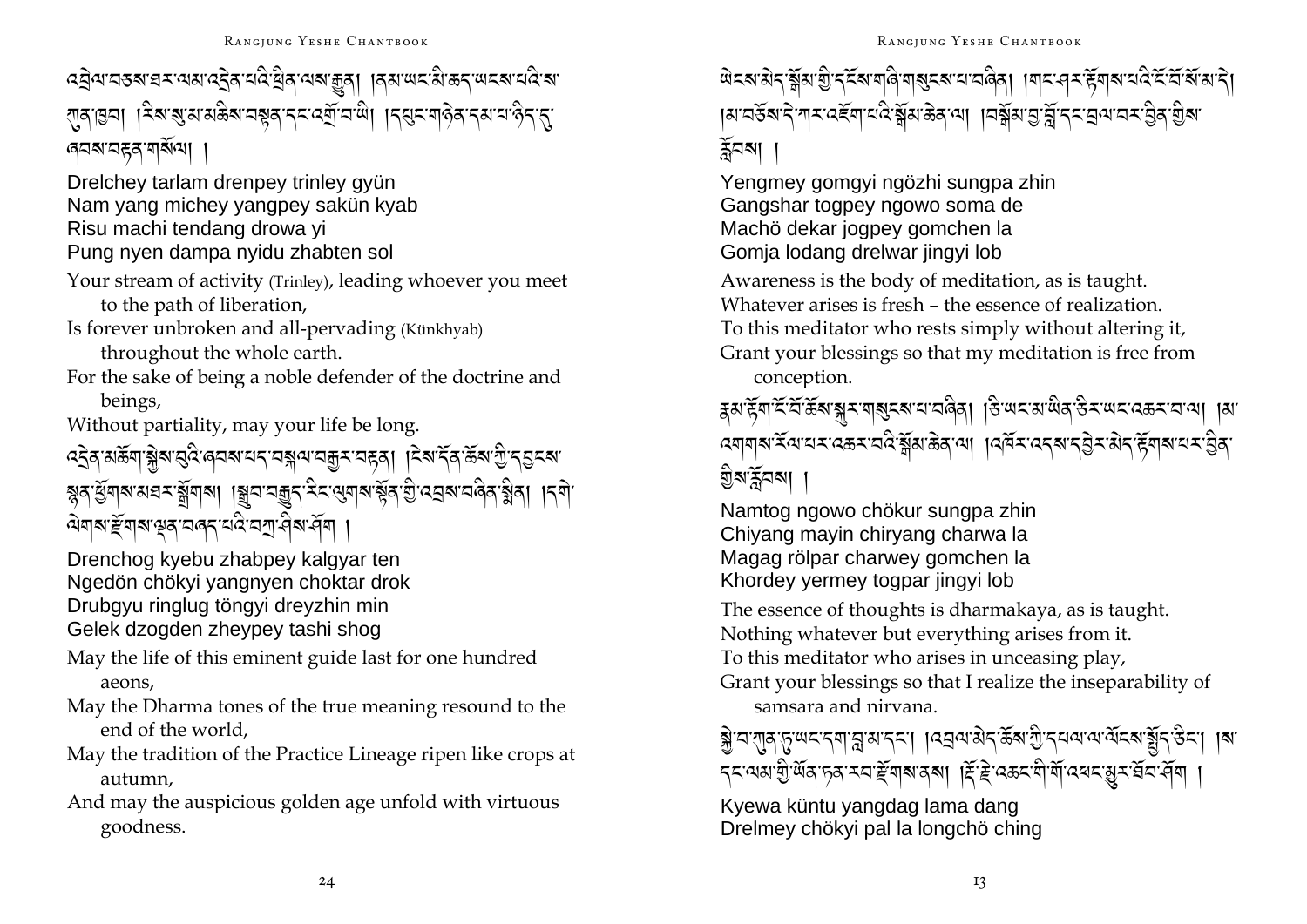### Sadang lamgyi yöntan rabdzog ney Dorje changgi gopang nyurtob shog

Through all my births may I not be separated from the perfect guru

And so enjoy the splendor of dharma. Perfecting the virtues of the paths and bhumis, May I speedily attain the state of Vajradhara.

14. Künsang Dorsem, General Lineage Supplication राव वचट दें र बेसब दगव र या से बेटा। विद्या गोर हे उत्तर बाढ़ी सा बाइर ঘ্ৰ্বঅশব্যন্ত্ৰাৰাণ্ট্ৰ শ্লুৰ অক্কু ইৰ্ণৰাৰা ।অশব্যাট্ৰ স্নু মান্নমৰাণ্যৰ মিণ্য আ ৎব্বিষা ।

Künsang dorsem garab shri ri seng Pemakara jebang nyishu nga Sozur nub nyag tertön gyatsa sog Kater lama namla solwa deb

Samantabhadra, Vajrasattva, Prahevajra and Shri Singha, Padmasambhava, King, all the twenty-five disciples, So, Zur, Nub, Nyag, hundred tertöns and the others, Gurus of the Kama and the Terma, hear our call.

15. Damdzin Namtrül, Supplication to the Lineage of Chokling Tersar

*ॸॺॱ*ঽৼঀৼৼয়ড়য়৸ড়ড়য়য়৾ড়ৢৼৼঢ়ৼড়ৠৼৗড়ৼড়ড়ড়ৼড়ড়ড়ৼড়ৼড়ৼড়ৼ ঝট্টৰ বস্তুপ্ত বিবাৰ । বিস্থাই বুৰ্তমান্ত ব্ৰাৰ্থী আৰু বিদ্যালয় । বিদ্যালয় প্ৰাৰ্থ *५*वदाबावदाश्चिद्धिंद्धिया ।

Damdzin namtrül chokgyur dechen ling Vima ngöjön jamyang khyentse wang

*৻*ঽ৾য়৾ৼৢঽ৾ৼ৴য়ৼৠৢয়ৗৼয়য়৾ড়য়ৗয়ৢয়য়ড়ঀৗৗয়৸ড়য়ৼয়য়য়য়ড়য়ৼঢ়ড়ৼড়ৢয়৾ घंदे यूद्रा ।अद्देश बुद्र वालव यव दयवा वरुत्र संदेश दद्दि दवदा ।अर्कुदरा सेद <u> क</u>ुव्य वदे:अु:स्'लवञ'वहव'यश्लित्रा ।

Jigten wangchuk palden karma pey Mejung tugkye samten jönpey lung Dzeie zhenpen pagsam vongdü wang Tsungmey gyalwey nyugu zhabten sol

The wondrous aspiration of Glorious Karmapa (Karma), lord of this world.

Is like the river in the forest of meditation (Samten). Wishfulfilling tree of magnetizing (Yongdu) power,

beautifying it for the benefit of others, Incomparable son of the buddhas, may your life be long. खुदद्गिषाअद्गेष्ठ्रवाषाऊँषार्कुषायङ्गदिर्ज्ञया । विसद्गञ्जयादेदारी श्रूदावषादतेन अह्राया ।अर्क्र्यायाबदादेबाद्रवायञ्चतायदेखेशका ।क्षाद्रवायवे यासेनारा ৰেনম'নহন'মাৰ্মমে। '

Lungtok do ngag chötsül pemey tsal Shedrub ökyi nangwey jedzey pa Chogsang ngedön tenpey nyima chey Ta ngen münpey sheydu zhabten sol

You unfold the lotus groves of the Dharma (Cho) of statements and realization. Sutra and Mantra.

With the illuminating light of (kyi) teaching and practice.

- Great sun (Nyima) of the supreme and secret doctrine of true meaning,
- To destroy the darkness of wrong views, may your life be long.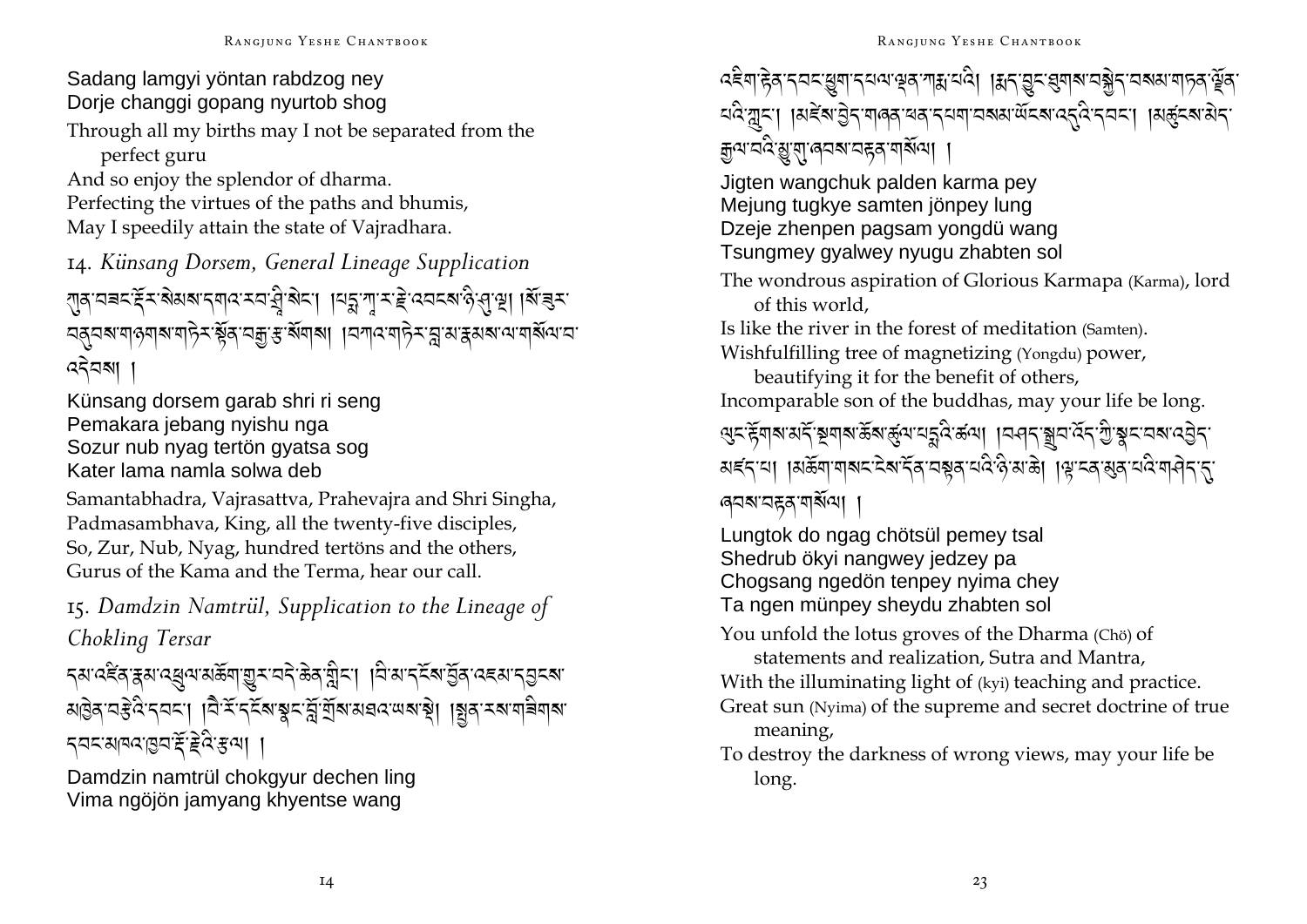#### Om svasti,

Ocean of conquerors, Triple Jewels and Three Roots,

For the Kagyü and Nyingma doctrines, bless the noble Sun of Dharma

So his triple secrets are forever firm, and

His every wish for beings and the teachings are perfectly fulfilled.

*With deep-felt trust and hope, this aspiration was made by the Shakya monk Vagindra Dharma Mati. May virtuous goodness increase.* 

*The Sun of Dharma refers to Chökyi Nyima Rinpoche (Chökyi = of the Dharma, Nyima = sun). Vagrindra Dharma Mati is the Sanskrit for Ngawang Chökyi Lodrö, Trülshik Rinpoche's name.* 

### <sup>24</sup>*. Supplication for the Long Life of Chökyi Nyima*

*Rinpoche* (Composed by Kyabje Düdjom Rinpoche.)

## ঞ্জন্মঙ্কী। বিৰ্ন্নব্ৰান্নই,ব্ৰাক্টৰ,ব্ৰ্ৱিজ্যৰীৰ,বিৰ্নিষ্ট,বিদ্ৰান্ন প্ৰুষ্মবান্ন প্ৰ क्करा ।लूटब:सेट:उलबीब:श.लूट:उर्खुर:उत्रूप:लूका ।ट्रेट:उर्ट्रट:उक्ल:इबी ন্দ্ৰীয়ক্ষিত্ৰ<sup>্</sup> প্ৰবা

Om soti, podrel dewa chenpö yeshe ni Mishik dorjei langtsö gegpey kur Yongshar pagma yizhin korlo yi Dengdir chimey tagpey jinchen pob

### OM SVASTI,

The unchanging wakefulness of great bliss

Fully manifests in the graceful form of indestructible vajra youth.

May the noble wishfulfilling wheel of Tara

Today shower down the great resplendence of everlasting immortality.

### Vairo ngönang lodrö taye dey Chenrezig wang khakyab dorjei tsal

Manifestation of Damdzin, Chokgyur Dechen Lingpa. Vimalamitra appearing in person, Jamyang Khyentse

Wangpo. Vairotsana really manifest, Lodrö Thaye. Mighty Avalokiteshvara, Khakyab Dorje.

क्विजा<u>सू इं. जुलियां स्रास्थ्य अस्ति । बिले अप</u>्रियां अस्य अस्य अस्ति अधि । यो अस्य अस्ति अस्ति अस्ति अस्ति अस् क्षिपदेहुँदिष्यदञ्जूयात्राववाळेवारङ्गहे। ।वृत्यञ्जैदार्दयायारङ्गङ्गारङ्गदेख्यब्य। ।

Gyalpo dzah yi gyutrül tsewang drag Yudray trülpa tsewang norbü de Shitsö yangtrül kenchen ratna je Namnying rölgar dharma ratney zhab

Magical display of King Jah, Tsewang Drakpa. Incarnation of Yudra Nyingpo, Tsewang Norbu. Reincarnation of Shantarakshita, lord Mahapandita Ratna. Display of Namkhai Nyingpo, venerable Dharma Ratna.

মর্স্কুজিন: স্কিদ্রান্ন ইম্নী বিদ্রান্ন । বিদ্রান্ন একেন্দ্র ব্রাইন্ন ব্রাইন্ন । বিরে

 $\mathcal{R}$ देवाञ्चयात्रयाणात्राज्ञात्रार्केदिलयवा ।ञ्चययविषययाङ्गेदादक्षेत्रोत $\widetilde{\mathcal{R}}$ ष्टिप्या ।

Tsogyal tsalnang sukha dharma dang Pagmey jinlab ratna shri ri dang Vima ngönang samten gyatsö zhab Nangshi tarchin chimey dorje tsal

Manifestation of Yeshe Tsogyal, Sukha Dharma. Blessed by Arya Tara, Ratna Shri. Vimalamitra manifest in person, Samten Gyamtso. Perfector of the four visions, Chimey Dorje.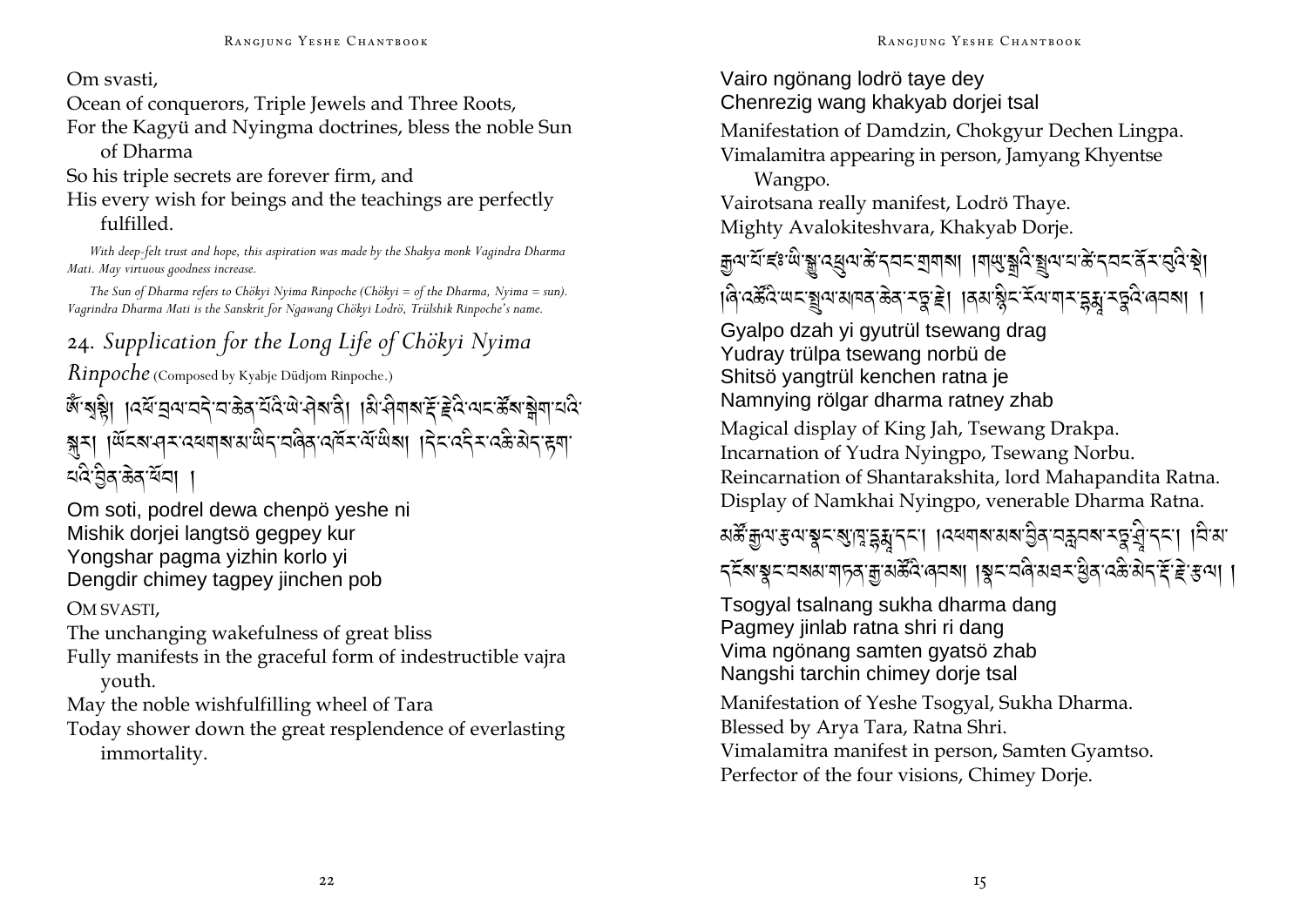# <u> इदादह्यायुवादायाबादाञ्च्याबादेवादीके। ।दवदायक्रयाद्देड्द्रिश्चत्रयाद्युवाक्रीदवदा</u> মৰ্ক্ৰা । বেহম'মৰ্মৰ ব্ল'মৰ' ইৰ'নৱুন'মন্ত্ৰৰ নষ্ট্ৰ হৈ ব্ৰা । নাৰৰ ন্ত্ৰনাৰ মৰ্নৰ এনঞ্জু-জুপুর্জ, প্রবার্ষ ।

Sungjug drubpa sang ngag rinpoche Wangchok dorjei namtrül tsewang tsen Jamgön lamav jesung khyentse ö Nelug ngöngyur urgyen tsewang drub

Siddha of union, Sang-ngak Rinpoche.

Miraculous display of Wangchok Dorje, with the name Tsewang.

Accepted by Jamgön Lama, Khyentse Öser (KYABJE DILGO KHYENTSE RINPOCHE).

Realizer of the natural state, Urgyen Tsewang Chokdrub (KYABJE TULKU URGYEN RINPOCHE).

*ड़ॱ*य़क़ॗॸॱक़ॗॱॺॱॺऻॺॆ≍ॱ<sup>ঽ</sup>दऀॱ<u>ॺ</u>ॆॸॱॸॱॺऻॱऻऄॱॿॖॆॸॱॹॺॱय़ॺॱड़ॆॱॺऻड़ऀॺऻॱॺऻॲऀऀॺॱढ़ॸॆय़ॺॱॺऻ 

Tsagyü lama ser ri trengwa la Michey güpey tsechig soldeb na Tugje jinlob drubnyi ngöngyur shog

With undivided devotion, we supplicate one-pointedly This garland of gold mountains, the root and lineage gurus. Bless us with your compassion, may the two siddhis be realized.

16. Ogmin Chökyi, Supplication to the Root Guru ক্ৰোষ্ণীৰ জৰা গ্ৰী বৰ্ত্তা আৰু বিৰোধী পৰি আৰু বিৰোধী পৰি বিৰোধী পৰি বিৰোধী সম্ভিতি বিৰোধী সম্ভিতি বি । মমাৰীয়ৰ উপাৰী সামূহৰ প্ৰায় দুৰি পৰ্যন্ত নাৰী বিষয়ে প্ৰতি আৰু প্ৰায় কৰা বিষয়া স ৎব্বিষা ।

### **ADDITIONAL CHANTS**

22. Supplication for the Long Life of Tulku Urgyen Rinpoche's Reincarnation (Composed byTsikey Chokling Rinpoche)

জ্ঞান্ত্ৰষ্ট্ৰা ।ম্বাঅ'ম্বমম্মস্কুমজ্ঞান্ত্ৰম্ব'মন্ত্ৰম্ব'ৰীৰ বিষ্ণাত্ৰামৰ্ম্ম কৰি বিষ্ণাত্ৰম अत्रहवायादत् । शिल्याक्कृषारार्कवारी वसीयाद्दी हे सूत्र । क्षितबाक्केवारार्द्दा सेवा *প্ৰ্*ৰাৰামঘন:মুৰায়ুনউনা

Om soti, ngagla wangyur orgyen tendzin gyi Jigdrel doriei khamsu tenpa dang Minub gyaltsen mishik dorje tar Labchen dzetrin choktar gyegyur chig

### **OM SVASTI**

Sovereign of speech upholding Uddiyana's teachings May your life be firm as vajra nature's fearlessness, Invincible like diamond, fly your never-waning banner, Filling all directions with your vast activity.

23. Supplication for the Long Life of Chökyi Nyima

*Rinpoche* (Composed by Kyabje Trülshik Rinpoche)

জ্ঞান্ত্ৰষ্টা ।মৰ্ক্ৰমাশৰ্ম্মস্থাস্থ্যাস্থ্যাস্মান্মন্থা আৰু মানী ।বশ্যাস্থিত স্থান্মৰ यदे हे अ ळेदे। ।याबद्ययाञ्जुअ ह्या वहव वञ्चव दर्युदि वलेन नॅव राव। ।अ सुब *উ*হৰাৰাৰে বিদ্যালয় কৰা

Om soti, choksum tsasum gyalwa gyamtso yi Ka-nying chökyi tenpey nyima chey Sangsum tagten tendrö zhedön kün Malü yongsu drubpar jingyi lob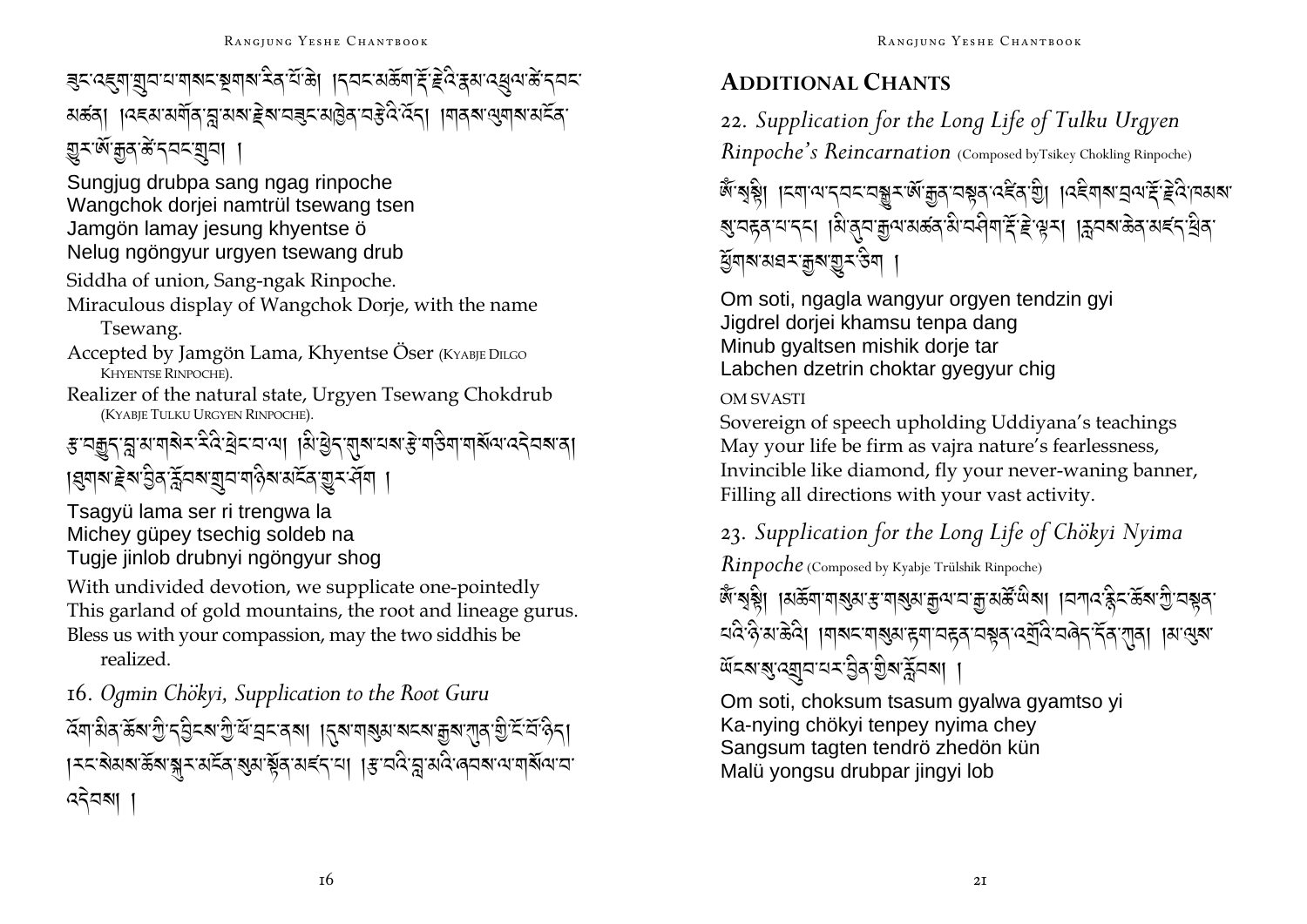Spread to the end of all directions, and spread ceaselessly, And forever may they flourish, flourish with auspiciousness.

<sup>21</sup>*. Aspiration for Chokgyur Lingpa's Activity to Flourish*  ষ্ণুনম্বন্দ্ৰান্ট সঞ্জৰ শ্ৰীপ্ৰপূৰ্ত্ত প্ৰদ্ৰমন্ত্ৰী । বৰ্মী বৰ্দী প্ৰপ্ৰাৱী ৰাত্ৰী প্ৰদ্ৰমন্ত্ৰী ম্ব্ৰিম্নজী । $\pm$ মঞ্জীৰ সম্ভিলীৰ প্ৰিম্পৰ্টি,প্ৰিল্ন্ন নেল্ল, । নিৰ্ব্বিষ্ণু প্ৰজ্ঞান প্ৰিৰ্জন ¤&অশুৰিমৰ্শি ।

Trülpey terchen gyamtsö khorlö gyur Drodül chokgyur dechen lingpa yi Ringlug chogdü küntu kyabpa dang Pendey getsen gyepey tashi shog

Universal king of boundless emanated tertöns, Chokgyur Dechen Lingpa, sentient beings' conqueror, May your lineage spread throughout all times and all directions

With auspicious marks of blooming benefit and peace.

Tönpa jigten khamsu jönpa dang Tenpa nyi ö shindu selwa dang Tendzin phunu shindu tünpa yi Tenpa yünring neypey tashi shog

Auspiciously, the teacher has arrived within this world. Auspiciously, the teachings are still shining like the sun. Auspiciously, the families of teachers live in harmony. Auspiciously, long time, we pray the teachings will remain.

#### Ogmin chökyi yingkyi podrang ney Düsum sangye küngyi ngowo nyi Rangsem chökur ngönsum töndzey pa Tsawey lamay zhabla solwa deb

In the dharmadhatu's palace, Akanishtha, Essence of the buddhas in the triple times, Who directly shows our minds are dharmakaya, O root guru, heed our yearning call.

### 17*. Mandala Offering*

Chagtsal wadang chöching shakpa dang Jeysu yirang külzhing solwa yi Gewa chungzey dag gi chisak pa Tamchey dag gi jangchub chir ngo o

We prostrate, make offerings, and apologize, Rejoice, request, beseech you earnestly, May whatever little goodness we have gathered All be dedicated to enlightenment.

ৰ মানীৰী স্থাৰ স্বিত্ৰ স্থানীৰ কৰি নামীৰ স্বাৰী স্বাৰী স্বাৰী স্বাৰী স্বাৰী স্বাৰী স্বাৰী স্বাৰী স্বাৰী স্বাৰী ।ষ¤ষ'ক্কুম'ৰ্নি'ন্ম'ন্ম'ৰ্ম'ট'ধ্ৰম'ন'থিষা ।ৰৰ্শ্ৰ'মুৰ'ৰ্ম'ন্ম'ৰ্নি'ন্ম'ৰ্ষ্টুন'ন্ম'ৰ্শ্

Sashi pöchü jugshing metok tram Rirab lingshi nyidey gyenpa di Sangye shingdu migte pülwa yi Drokün namdag shingdu chöpar shog

This perfume sprinkled ground with flowers is adorned, With Meru graced, four continents, the sun and moon. I offer this, imagining it is a buddhafield, So every being may enjoy a perfect realm.